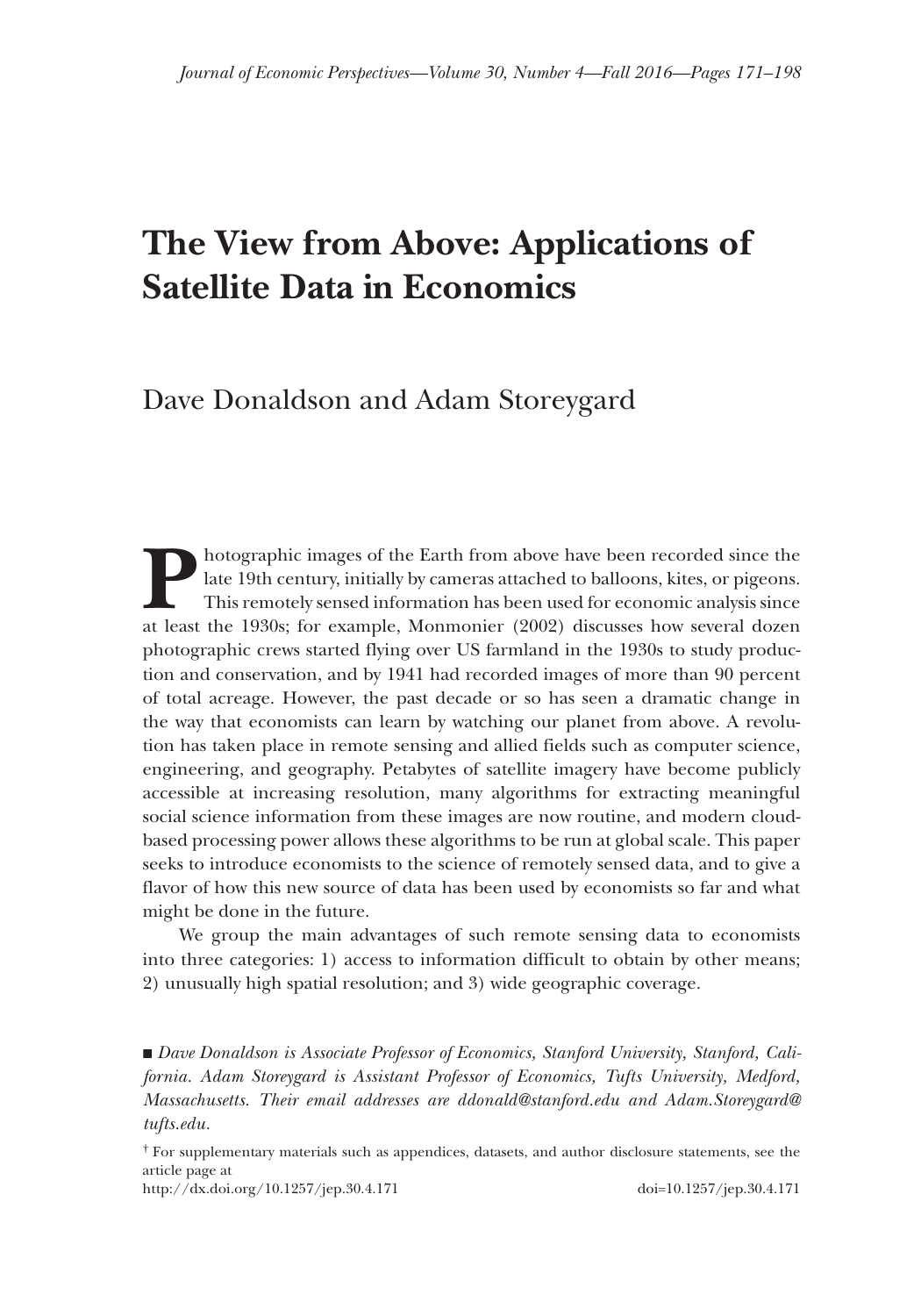The first advantage is simply that remote sensing technologies can collect panel data at low marginal cost, repeatedly, and at large scale on proxies for a wide range of hard-to-measure characteristics. We discuss below economic analysis that already uses remotely sensed data on night lights, precipitation, wind speed, flooding, topography, forest cover, crop choice, agricultural productivity, urban development, building type, roads, pollution, beach quality, and fish abundance. Many more characteristics of potential interest to economists have already been measured remotely and used in other fields. Most of these variables would be prohibitively expensive to measure accurately without remote sensing, and there are settings in which the official government counterparts of some remotely sensed statistics (such as pollution or forestry) may be subject to manipulation.

As an example of this first advantage, access to previously unavailable data, consider Burgess et al. (2012), who study deforestation in Indonesia. Forestry is highly regulated in Indonesia, but local officials are sometimes bribed to overlook illegal logging. Thus, administrative statistics, produced in collaboration with such officials, are subject to concerns about misreporting. Satellite data allowed Burgess et al. (2012) to measure deforestation—an example of which can be seen in [Figure](#page-2-0) 1—in an objective manner, and thereby to shed new light on the political economy of natural resource appropriation. Consistent with Cournot competition across jurisdictions, these authors find that each additional district created in a province induces an 8.2 percent increase in the province's deforestation rate. In principle, with higher spatial and temporal resolution, enough satellites and improved algorithms, future work could track forest cover or agricultural output (even at the level of individual plots) globally.

[Figure 2](#page-3-0) illustrates a second example where novel satellite data made an important study possible. Jayachandran (2009) estimates the impact of air pollution (particulate matter) resulting from Indonesia's devastating late-1997 forest fire on infant and fetal mortality. Using daily satellite sensor readings about airborne smoke and dust, Jayachandran measures the spread of pollution and estimated that this two-month event caused 16,400 infant and fetal deaths. New technologies are already being developed in order to measure other pollutants such as methane, a major greenhouse gas, perhaps even with the ability to resolve individual plumes.

The second advantage of remote sensing data sources is that they are typically available at a substantially higher degree of spatial resolution than are traditional data. Much of the publicly available satellite imagery used by economists provides readings for each of the hundreds of billions of 30-meter-by-30-meter grid cells of land surface on Earth. Many economic decisions (particularly land use decisions such as zoning, building types, or crop choice) are made at approximately this same level of spatial resolution. But since 1999, private companies have offered submeter imagery and, following a 2014 US government ruling, American companies are able to sell imagery at resolutions below 0.5 meters to nongovernment customers for the first time. This is important because even when a coarser unit of *analysis* is appropriate, 900 1-meter pixels provide far more information available for signal extraction than a single 30-meter pixel covering the same area. In addition, some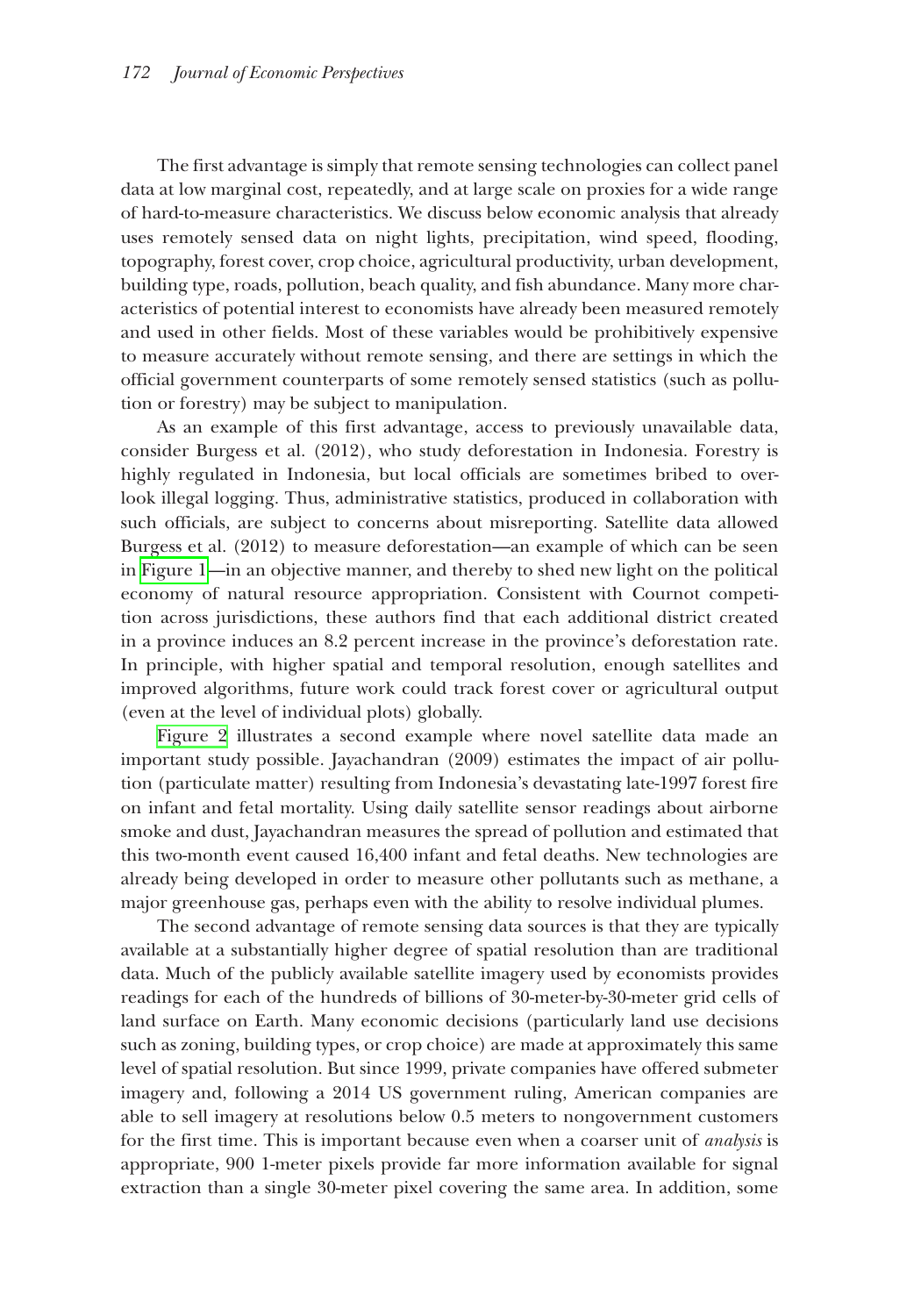

## <span id="page-2-0"></span>*Figure 1*  **Forest Cover over Time in Riau Province, Indonesia**

*Source:* Burgess et al. (2012).

*Note:* Readers of the printed journal can check out the color versions of this figure in the article at the journal website.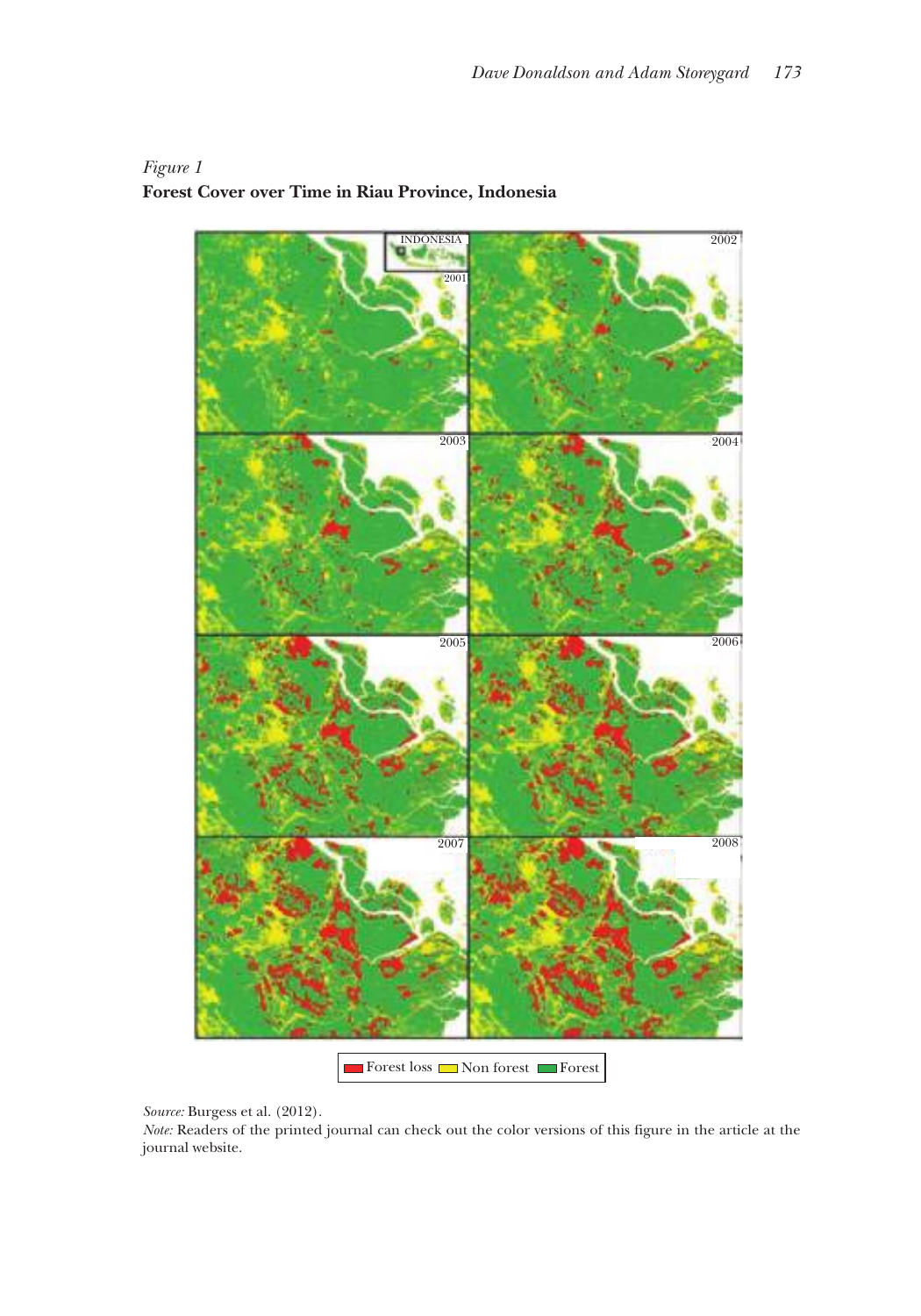## <span id="page-3-0"></span>*Figure 2*

**Aerosol Index of Particulate Air Pollution in Indonesia during Massive Wildfires in 1997** 



*Source:* Jayachandran (2006).

innovative identification strategies used by economists exploit stark policy changes that occur at geographic boundaries; these high-spatial-resolution research designs rely intimately on high-spatial-resolution outcome data (for example, Turner, Haughwout, and van der Klaauw 2014).

One example of this second advantage—high spatial resolution—offered by remote sensing comes from Marx, Stoker, and Suri (2015), who use 0.5-meter resolution imagery to measure a proxy for dwelling investments in a Nairobi slum. [Figure](#page-4-0) 3 contains an example. In a context where most houses have corrugated iron roofs, newly replaced or improved roofs are more reflective than older, more rusted ones. These authors refined algorithms that can detect such differential reflectivity and used the resulting data to better understand the role of ethnic favoritism in residential markets in this setting. Market research firms similarly use imagery at this spatial resolution to count cars in parking lots to estimate retail demand, and in principle related algorithms could be used to measure automobile traffic or to count crowds at political rallies. With more high-resolution sensors and improved algorithms, these tasks could be done continuously and at low cost. Relatedly,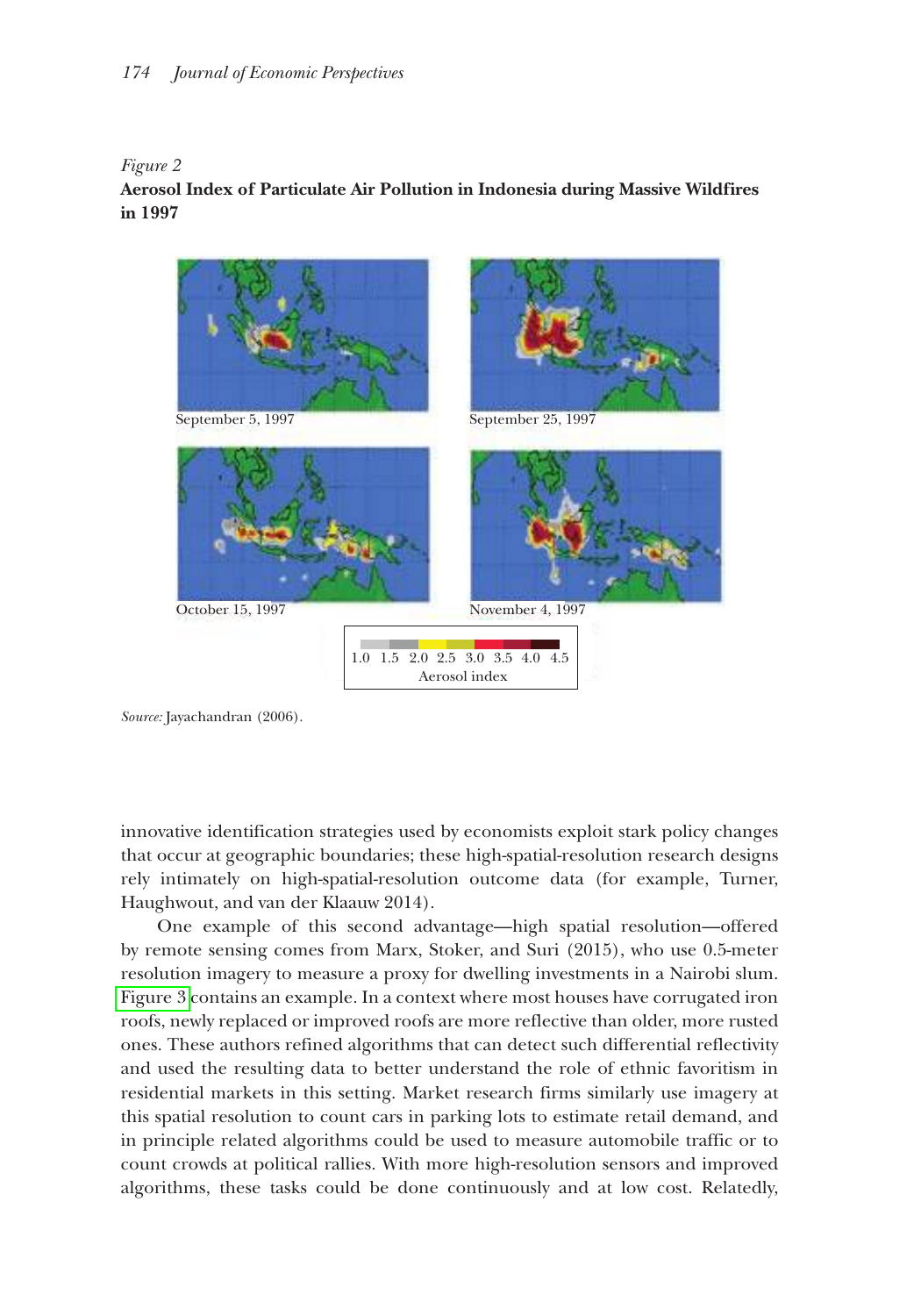## <span id="page-4-0"></span>*Figure 3*  **Roofs in Kibera, Nairobi**



*Source:* Marx, Stoker, and Suri (2015).

*Notes:* This is a 50-cm resolution panchromatic image from Kibera, Nairobi. Roofs in the lower left rectangle dulled over time, while those in the upper right rectangle were replaced.

one could imagine trying to improve worldwide measures of building stocks and construction activity from the observed materials and height of built structures.

Of course, high spatial resolution is a relative concept. Even the 1-kilometer resolution NASA data on nighttime lights (Elvidge et al. 1997; Henderson, Storeygard, and Weil, 2012) offers a proxy for settlement patterns and wealth at substantially higher spatial resolution than is typically available. This has enabled creative studies of the spatial distribution of economic activity such as Bleakley and Lin (2012), who document the enduring persistence of US economic activity at sites of early commerce. Prior to the widespread use of canals or railroads, travel inland from the US southeast coast was impeded at the point where rivers cross a geomorphological feature known as the "fall line." Further navigation necessitated portage—reloading of cargo, overland, from one boat to another—and the sites at which such portage took place are almost without exception thriving cities to this day, well over a century after portage became obsolete. [Figure 4](#page-5-0) shows how this remarkable example of high-spatial-resolution path dependence in urban location is clearly visible in the pattern of night lights, while this relationship would be obscured by conventional US data sources at, for example, the county level.

The third key advantage of remotely sensed data lies in their wide geographic coverage. Only rarely do social scientists enjoy the opportunities, afforded by satellites, to study data that have been collected in a consistent manner—without regard for local events like political strife or natural disasters—across borders and with uniform spatial sampling on every inhabited continent. Equally important, many research satellites (or integrated series of satellites) offer substantial temporal coverage, capturing data from the same location at weekly or even daily frequency for several decades and counting.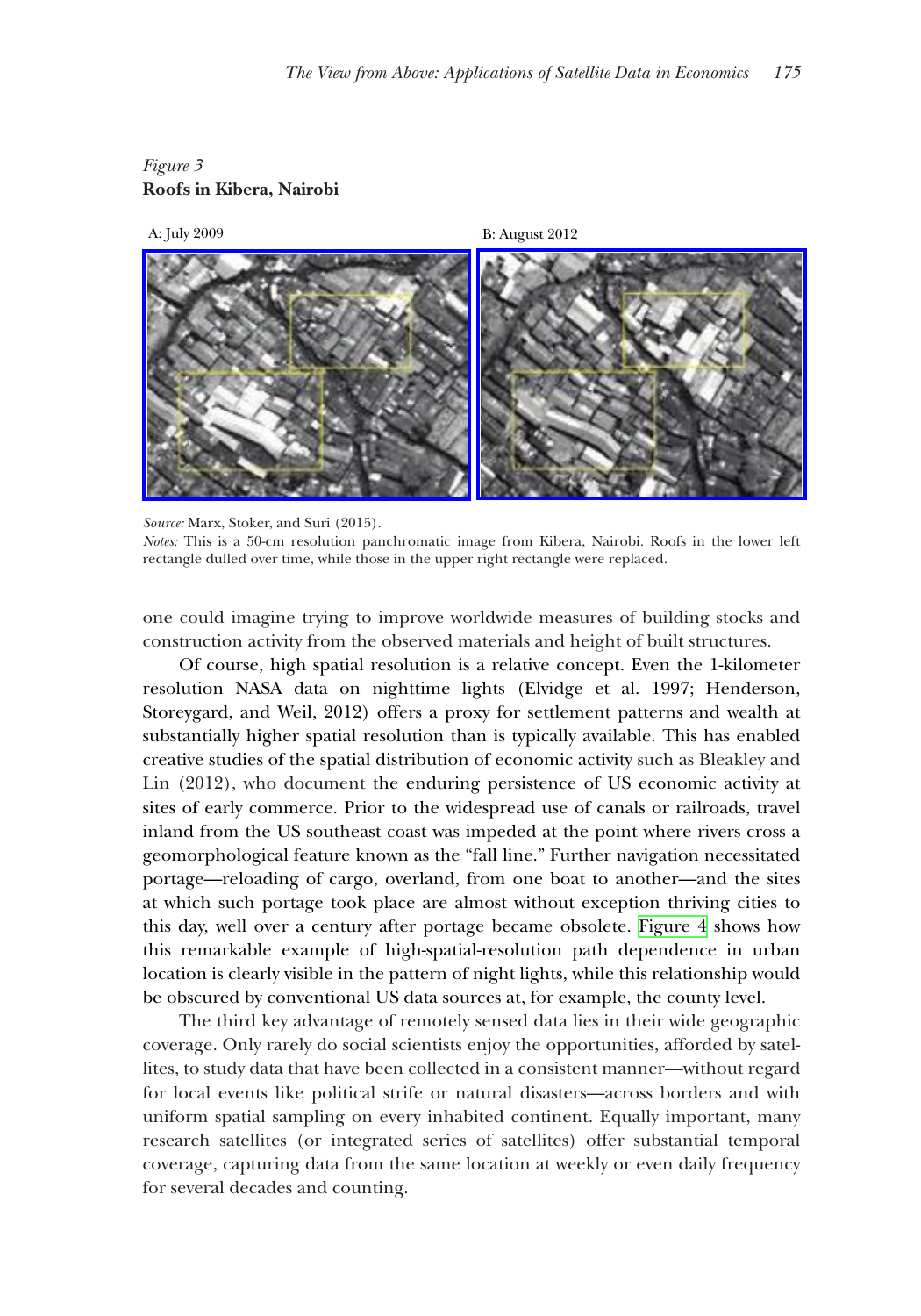<span id="page-5-0"></span>*Figure 4*  **Night Lights in the United States and the Fall Line**



*Source:* Bleakley and Lin 2012.

An example of this third feature—global scope—can be seen in work on the economic impacts of climate change in agriculture by Costinot, Donaldson, and Smith (2016). These authors draw on an agronomic model that is partly based on remotely sensed data. The agronomic model, when evaluated under both contemporary and expected (2070–99) climates, predicts a change in agricultural productivity for any crop in any location on Earth. For example, the relative impact for two of the world's most important crops, rice and wheat, is shown in [Figure](#page-6-0) 5. Costinot, Donaldson, and Smith feed these pixel-by-pixel changes into a general equilibrium model of world agricultural trade and then use the model to estimate that climate change can be expected to reduce global agricultural output by about one-sixth (and that international trade is unlikely to mitigate this damage, despite the inherently transnational nature of the shock seen in Figure 5). Given the rate at which algorithms for crop classification and yield measurement have improved in recent years, future applications of satellite data are likely to be particularly rich in the agricultural arena.

*Notes:* The figure shows night lights across part of the United States in 2003, illustrated with rivers (dotted lines) and the fall line (solid line). Substantial cities on the fall line, starting from the northeast, include Trenton, Philadelphia, Washington DC, Richmond, Augusta, Columbia, Little Rock, Fort Worth, Austin, and San Antonio.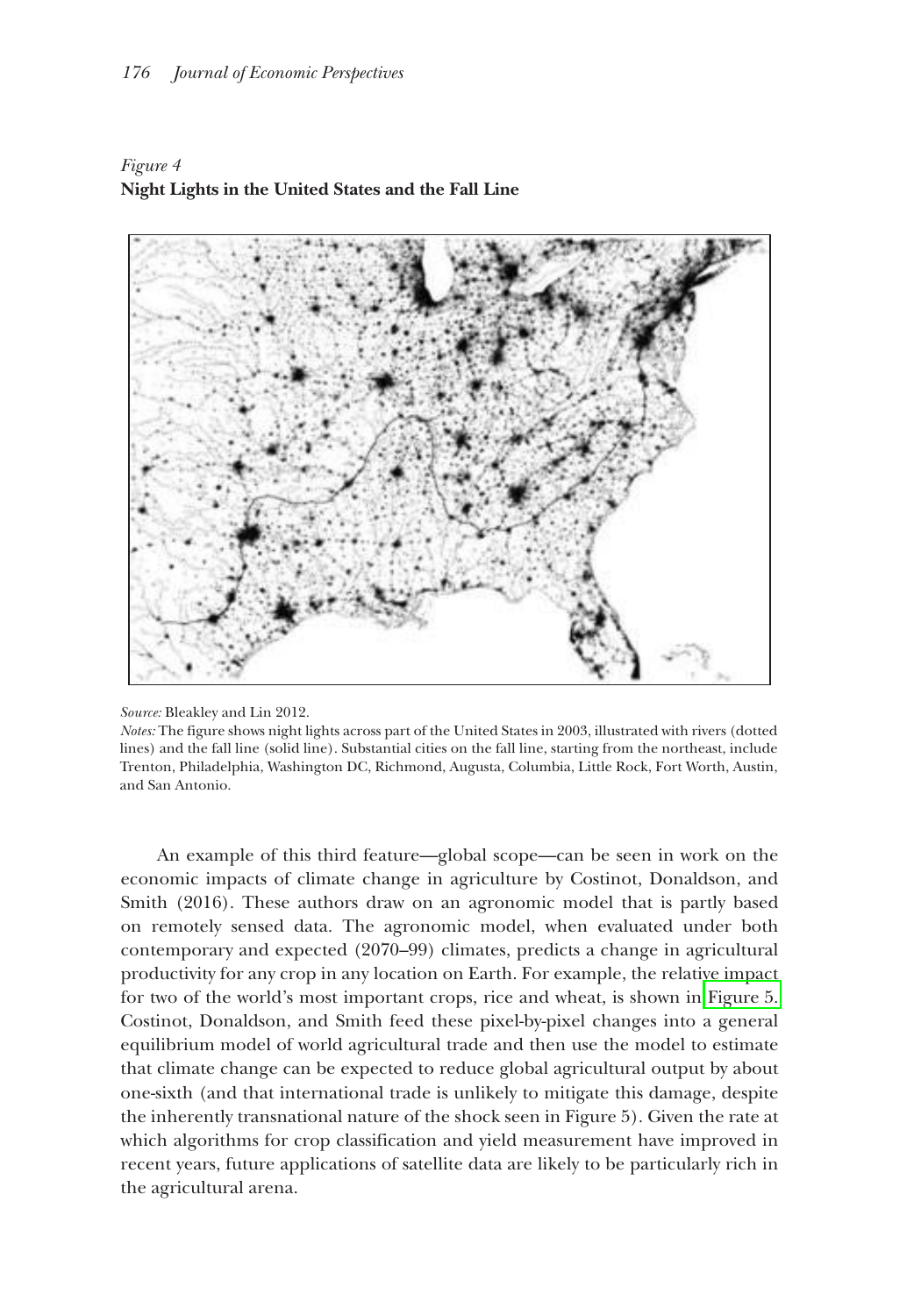## <span id="page-6-0"></span>*Figure 5*

**Predicted Yield Changes due to Climate Change for (A) Wheat and (B) Rice, Based on Global Agro-Ecological Zones (GAEZ) Models** 



*Source:* Costinot, Donaldson, and Smith (2016). *Note:* Percentage change in predicted yield (between current baseline and the 2070–2099 period) in the GAEZ model. Areas with diagonal stripes indicate regions for which predicted changes are zero.

As these five examples illustrate, economists have learned a great deal from satellites in recent years. In addition to the three advantages described above, this is in no small part due to the fact that imagery from prominent satellites is publicly available, that platforms such as Google's Earth Engine dramatically ease the process of accessing and analyzing such data, and that there is a robust community of remote sensing users from which one can rapidly learn. In the next two sections, we describe the basics of remote sensing technologies and techniques, and then offer a summary of the many areas where satellite data have advanced the study of economics to date.

It is important to keep in mind that, while the science of remote sensing has advanced enormously since the pigeon era, serious challenges remain. A human who looks at a picture can tell whether the image is of an empty field, a pile of rocks, or the roof of an apartment building. It is no surprise that small-scale applications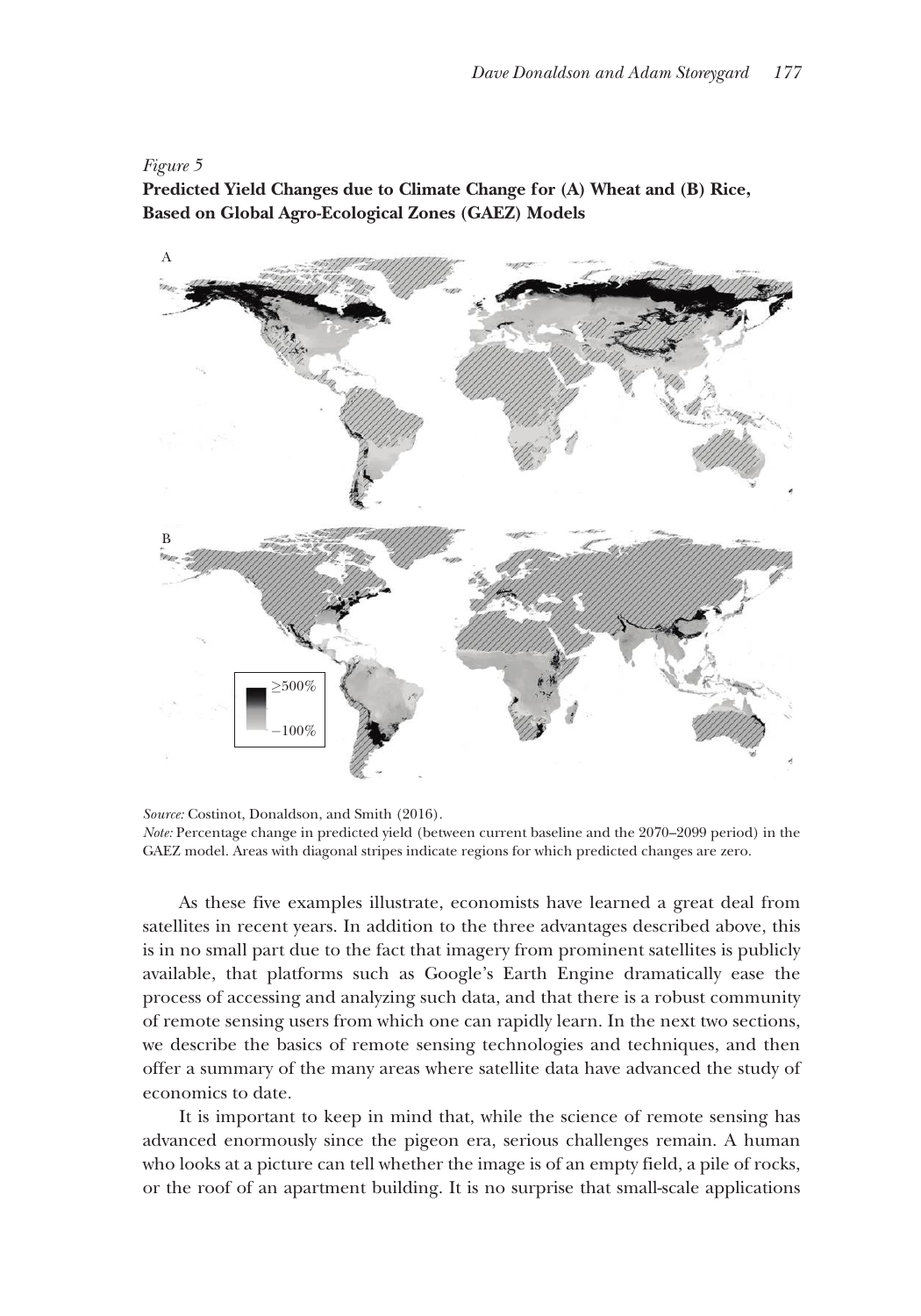of remote sensing—for example, to monitor China's construction of military installations on islands in the South China Sea or Boko Haram's destruction of Nigerian villages—have recently enjoyed such prominence. But the more ambitious scale required of typical economics applications requires teaching a machine to make these distinctions, and that is no simple feat. We describe these and other challenges and potential pitfalls below. Ultimately, we believe that we are only at the beginning of a remote sensing data and software revolution, and that as these tools develop they will be of increasing importance to economists. We conclude with some speculative examples that we hope will help the reader to think of the possibilities that lie ahead.

## **A Primer on Remote Sensing For Economists**

What do economists need to learn about remote sensing concepts?<sup>[1](#page-7-0)</sup> In the broadest sense, remote sensing data are collected from above the Earth's surface using aircraft or spacecraft. Here we focus predominantly on satellite data, though a wealth of information is also collected from other spacecraft (such as the International Space Station and the Space Shuttle), as well as from planes and drones. We describe the essentials here, moving from the paths that satellites traverse, to the data that they can collect, to the ways in which these data can be processed and interpreted.

## **Orbits**

Most remote sensing satellites operate in one of two orbits: geostationary or sun-synchronous. *Geostationary* satellites orbit the Earth in a way that keeps them directly above a fixed point on the Equator. Thus, they have the advantage of continuously observing the same area of the Earth's surface at all times—a key feature for national weather services, for example—and the corresponding disadvantage of not observing the rest of the world. Also, the physics behind geostationary orbits means that such satellites must locate approximately 36,000 kilometers above the Earth's surface, which means that their images are relatively low resolution.

*Sun-synchronous* satellites orbit typically within 6,000 kilometers and often much more closely. As their name implies, they observe the whole Earth at approximately the same time each day, ensuring constant solar illumination (conditional on latitude) at a given time of the year. Sun synchronous orbits are a type of (nearly) polar orbit, so named because they operate in a plane that (nearly) contains the North and South Poles. As a sun-synchronous satellite passes the equator on successive overpasses, the Earth has rotated to the east, and thus the satellite passes above an area to the west of its previous overpass. Sun-synchronous satellites can orbit Earth between 7 and 16 times per day, depending on their altitude. The lowest altitude

<span id="page-7-0"></span> $1<sup>1</sup>$ A more comprehensive treatment can be found in remote sensing textbooks, including Jensen (2006); Campbell and Wynne (2011); Lillesand, Kiefer, and Chipman (2015); and Tempfli, Kerle, Huurneman, and Janssen (2009).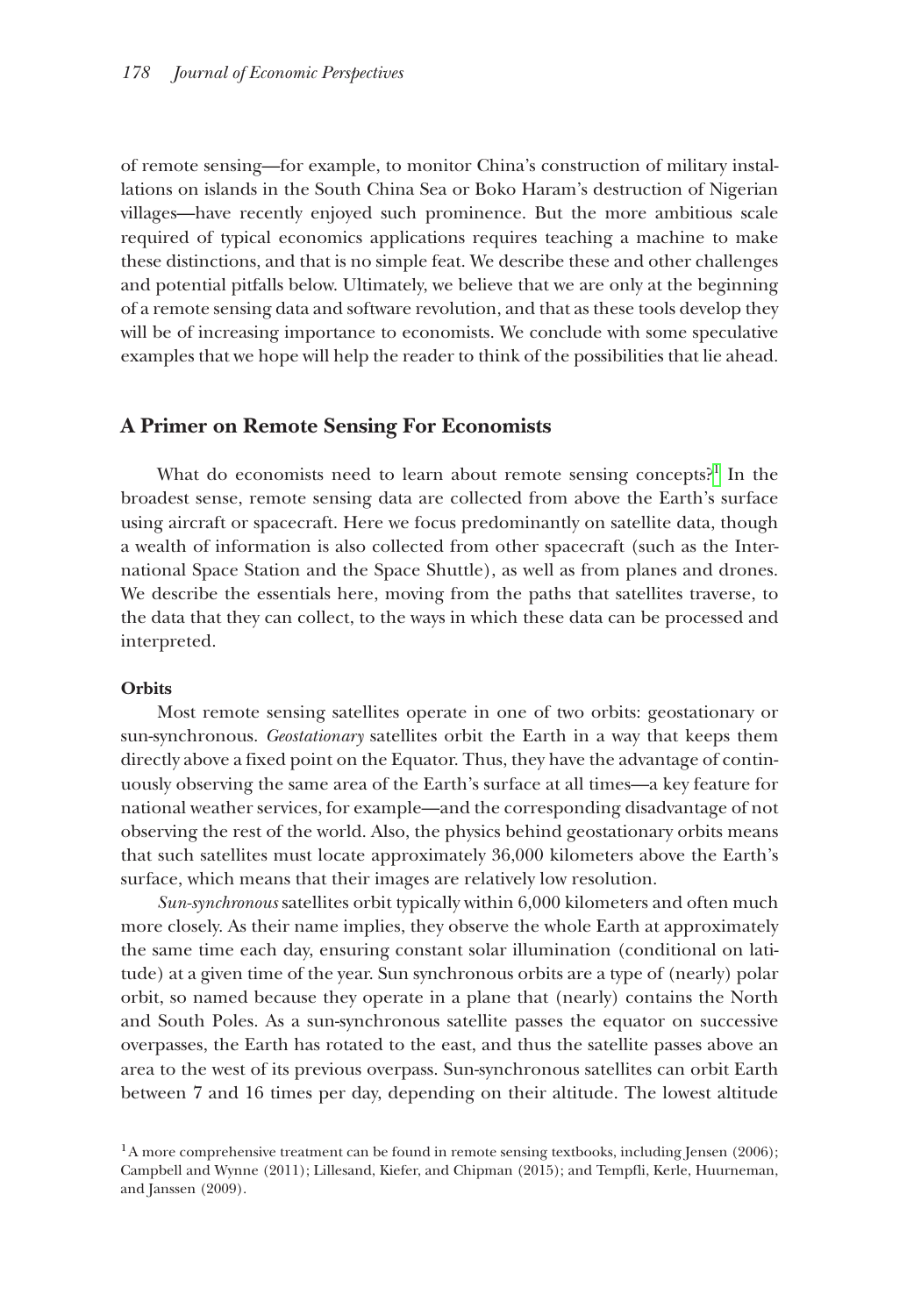(and highest frequency) sun-synchronous satellites fly at an altitude of 282 kilometers, with an orbital period of 90 minutes.

The area covered in a given overpass of a satellite or other sensor is known as its "swath." This is essentially the width of the sensor's field of vision as it looks down at the Earth. With a wide enough swath, a sensor can record the whole Earth surface every day. Perhaps the easiest way to think of orbital swaths is through an analogy. If one were to cover a ball with a thin ribbon, one could do so as follows. Starting at the North Pole, wrap to the South Pole, and back around to the North pole, so that the ribbon has completed one orbit (circumference). Now rotate the ball about its axis and wrap again. Repeating this process in a way that minimized overlap at the equator, one would fully cover the ball after *C/2w* wraps, where *C* is the circumference of the ball, and *w* is the width of the ribbon. With a wider ribbon (or swath), fewer orbits would be required to cover the ball.

A tradeoff arises here: holding constant other aspects of satellite and sensor design, the higher the frequency of repeat coverage, the lower the resolution. Thus, given current technology, satellites providing imagery at 1-meter resolution take weeks to obtain full Earth coverage, while kilometer-resolution sensors can provide daily global coverage. More regular coverage can be important. For example, Burgess et al. (2012) used 250-meter Moderate Resolution Imaging Spectroradiometer (MODIS) data with near-daily overpasses—unlike many other studies of deforestation based on 30-meter Landsat data with 16-day repeat overpasses—because they focused on rain forests that are covered by clouds most of the time. A given plot of land in such an environment might not have a cloud-free Landsat image for a year or more.

## **Sensors and Bands**

A remote sensing satellite (or other platform) hosts one or more sensors, each of which may generate one or more independent data streams. A given sensor can observe energy in one or more bands, or ranges of the electromagnetic spectrum, corresponding to segments of the spectrum known as microwaves, infrared, ultraviolet, or visible light. Sensors emphasizing spectral resolution may record information about dozens (multispectral) or hundreds (hyperspectral) of bands. By comparison, the human eye can sense three bands, centered in the red, blue, and green regions of the spectrum.

Different bands, and combinations thereof, have different useful properties, as we will discuss in the applications below. As one example, plants reflect at different sets of frequencies at different stages of their life cycle. For this reason, functions of reflectance in specific portions of the visible and infrared spectra can provide information about vegetation growth. This insight is used to produce the commonly used Normalized Difference Vegetation Index (NDVI). Infrared data can also be used to measure temperature and, indirectly, precipitation when applied to clouds (for example, Novella and Thiaw 2012).

Most sensors used by social scientists are "passive," meaning that they observe energy emitted directly from the Earth or, more typically, reflected off the Earth from the Sun. In contrast, "active" sensors, such as radar and LiDAR, emit radiation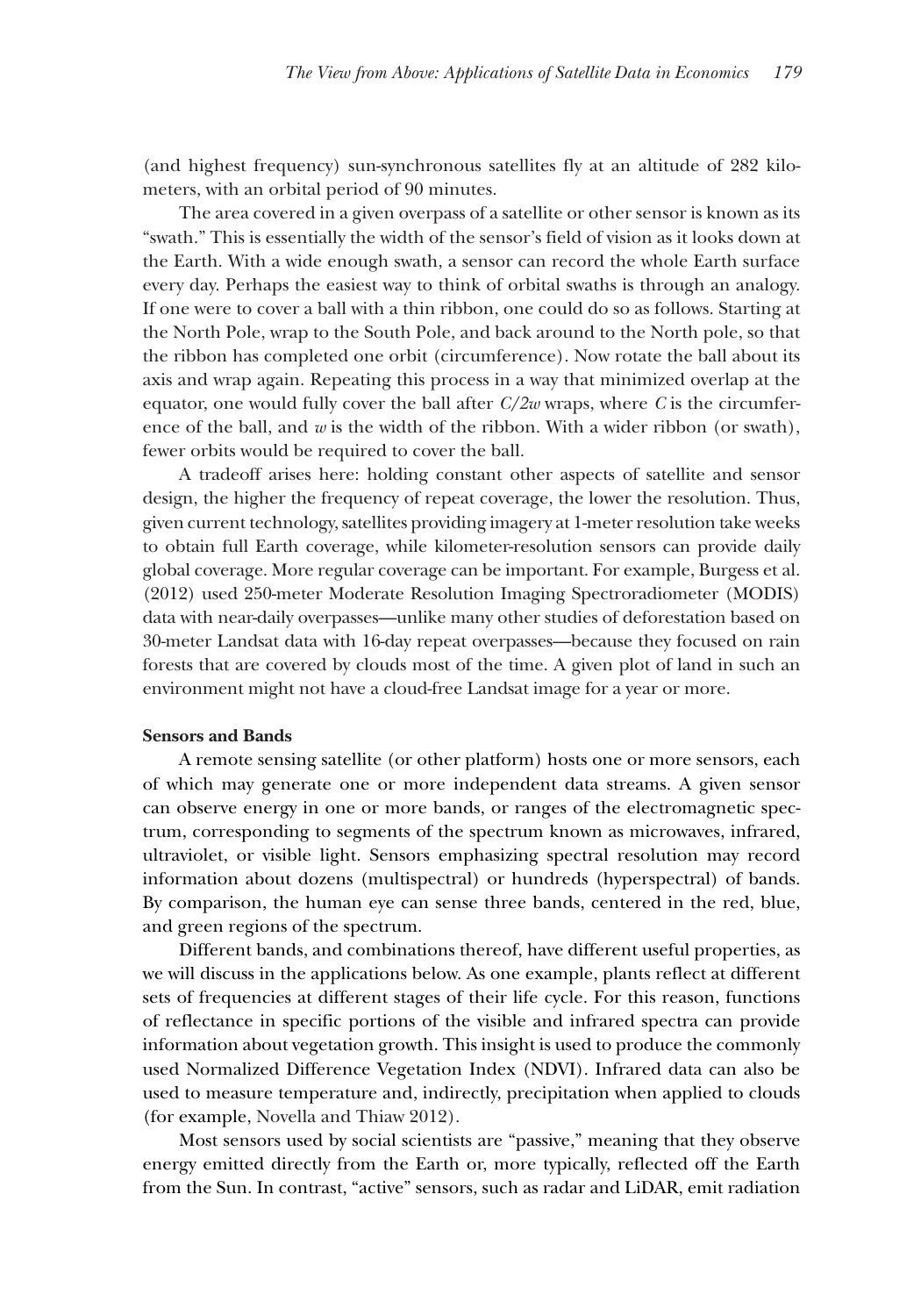and record some property of that radiation when it is reflected back, typically its transit time. Radar is the technology behind the Shuttle Radar Topography Mission (SRTM), a common source of global elevation data recorded by the Space Shuttle in 2000. LiDAR is a technology similar to radar that uses reflectance of laser emissions rather than sound. Especially on aircraft, LiDAR is used to precisely measure elevation and building heights.

## **Intermediate Processing**

Social scientists almost never use raw satellite data. Extensive processing is typically required to make data comparable and interpretable, and there is an active remote sensing literature developing and refining these methods and applying them to new and existing datasets. In remote sensing parlance, raw data are called Level 0 data, while data providers often release Level 1 or Level 2 data, with each higher level reflecting further processing. We briefly describe some key steps here.

Within a given swath, a satellite views the locations it is passing directly over (at nadir) from a right angle, but it is simultaneously viewing other locations at different angles. "Orthorectification" transforms the resulting images to account for these differences in angles, as well as an analogous distortion due to elevation differences. Similarly, raw data are typically in a reference frame corresponding to a swath, but they can be projected to the user's geographic projection of choice. The most common projection for distributing global remote sensing data, as well as many other datasets, is Plate Carrée—sometimes referred to as "latitude-latitude," or, confusingly, "unprojected" or "geographic"—in which a spherical degree of longitude is assigned the same Cartesian length as a degree of latitude. Of course, no projection of a spherical surface to a plane can preserve distances, areas, and directions. Plate Carrée distorts East-West distances (and therefore areas) in proportion to the cosine of latitude. In general, any such re-projection necessarily involves combining information from multiple input pixels.

Data for a given region of interest may be drawn from multiple overlapping swathes. Such data can be combined in a process sometimes known as "mosaicking," which can help in reducing random error (noise) or other unwanted features. For example, when investigating land cover, areas covered in clouds do not contain useful information (in bands for which clouds are opaque). Multiple images, captured on several different days, may be combined (that is, averaged or mosaicked) in order to obtain a cloud-free composite image.

## **Interpretation**

While some applications discussed below involve relatively direct conversion of sensed quantities for individual pixels to physical quantities of interest (such as night lights, greenness, elevation, particulate concentration, or temperature), many others instead involve classifying pixels, each of which is a vector of quantities in different bands, into a discrete set of land cover categories. More complex forms of classification use contextual information (that is, information on neighboring pixels) to help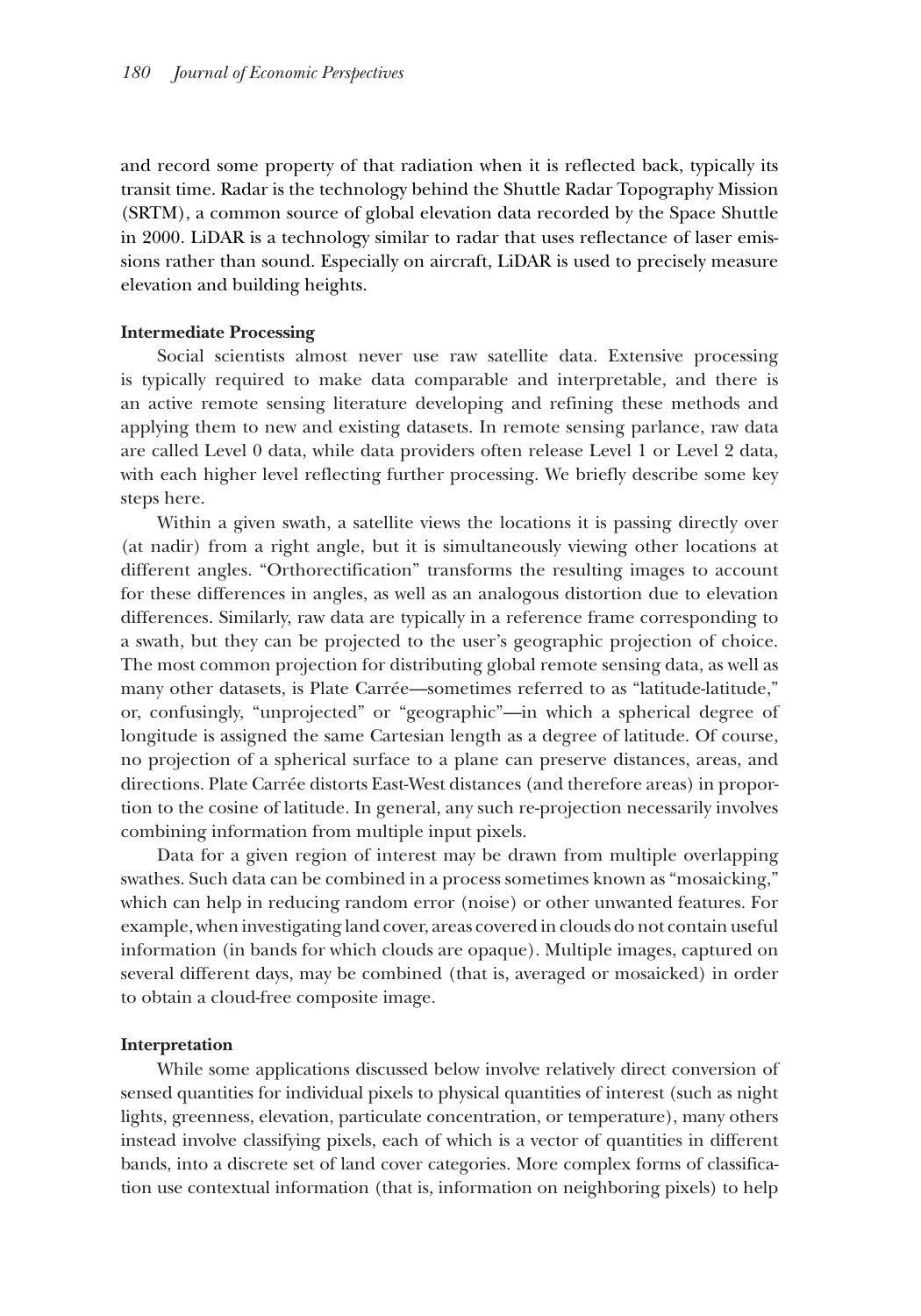classify a given pixel. This potentially allows algorithms to identify shapes consisting of multiple pixels, typically known as objects, and find edges between them.<sup>[2](#page-10-0)</sup> Objects might include cars, buildings, or agricultural plots. For any given object size, higher spatial resolution, more bands in relevant spectra, and a more frequent repeat cycle all provide more information to help with identifying the object.

Classification is generally subjective, in the sense that the same underlying data can be summarized in substantially different classifications. At the same time, classification is guided by decades of prior art in the remote sensing and computer science literature. While much of this work has been done on individual scenes on the order of hundreds or thousands of square kilometers, global datasets are increasingly common.[3](#page-10-1) One broad distinction is between *unsupervised* classification, in which the data are partitioned into clusters without additional information, and *supervised* classification, which relies on training datasets to assign data to pre-specified classes. As an example of supervised classification that is particularly intensive in the use of external information, the Vogelmann et al. (2001) land cover data (used by Burchfield et al. 2006, as discussed below) supplements satellite data with aerial photography and census data to classify land cover and land use.

Sophisticated supervised classification systems increasingly rely on machine learning techniques. A critical input to these and other methods is the availability of training data on the variable of interest that assigns ground truth values to sample sites. For example, delineating imaged urban neighborhoods as residential, or even more specifically as slums, requires first providing a set of areas pre-defined as slums by other means. Doing so well requires a training dataset that reflects the full diversity of distinct neighborhoods within the category of slums. This is especially challenging when the object of interest is heterogeneous or imprecisely defined. But even for welldefined land cover, such as an individual crop species, differences in density, growth stage, solar angle, cloud cover, and neighboring land cover will generate a variety of signals, so that ground truth data reflecting the full heterogeneity will improve classification accuracy. Relatedly, training data should ideally be as close to the desired final outcome as possible. One could imagine economists using remotely sensed information on buildings to estimate a region's capital stock; in such a case, the ideal training data would concern building values instead of building types.

Because these training datasets are used to define the classes underlying a classification algorithm, they must be produced outside the algorithm. Thus, they are typically a labor-intensive analog constraint on a technology that otherwise can operate with all the scale benefits of computer processing.

<span id="page-10-0"></span><sup>&</sup>lt;sup>2</sup>These methods are related to those used in image analysis more generally. See Glaeser, Kominers, Luca, and Naik (2015) and Naik et al. (2015) for two recent examples of economic analysis drawing on Google Streetview images.

<span id="page-10-1"></span><sup>&</sup>lt;sup>3</sup>For a review of recent work in human-related land cover classification at the global scale, see Small and Sousa (2016).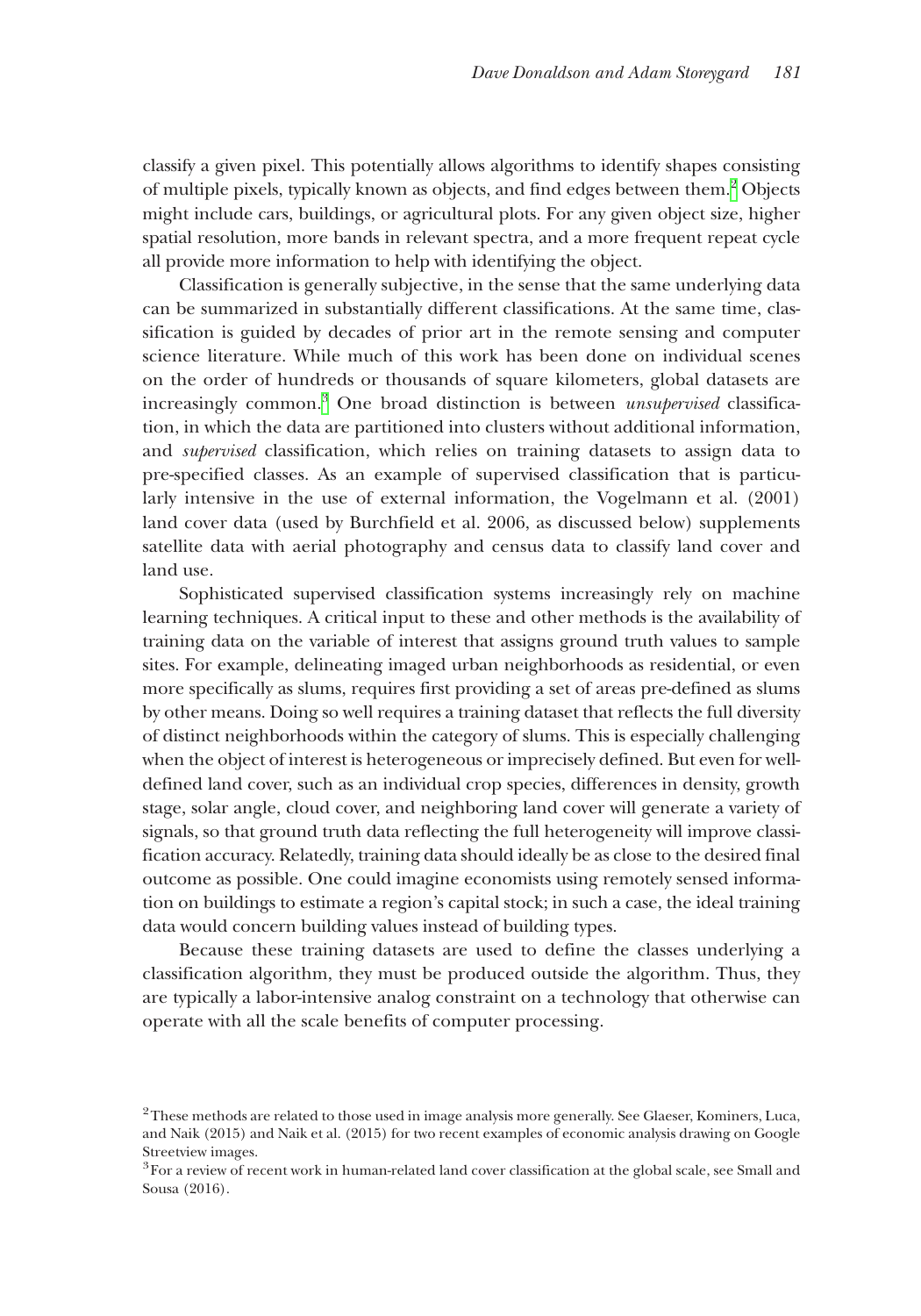#### **Prominent Existing Data Sources**

Economists have used data derived from many different satellites and sensors. [Table](#page-12-0) 1 lists a few of the most prominent. A comprehensive database of essentially all declassified and unclassified remote sensing satellites ever launched except for the very smallest, complete with information on onboard sensors and application areas, can be found in the World Meteorological Organization's OSCAR database: [http://www.wmo-sat.info/oscar/.](http://www.wmo-sat.info/oscar/) A series of eight satellites in the Landsat program have been collecting data since 1972. The MODIS sensor has flown on two satellites since 1999. It provides coarser resolution data than Landsat, but has been useful in producing high-frequency imagery, and data on important phenomena including particulate pollution and fires. Night lights data from the Defense Meteorological Satellite Program–Operational Linescan System (DMSP-OLS), and Visible Infrared Imaging Radiometer Suite (VIIRS) sensors are even coarser, spatially and spectrally, but their simplicity has made them easy for economists to use. The 2000 Shuttle Radar Topography Mission (SRTM) provides the most comprehensive elevation data to date. Finally, a rapidly increasing trove of high-resolution images is being captured by private sector firms, including Spot Image and Digital Globe and, more recently, Planet and Terra Bella.

#### **Auxiliary Gridded Datasets**

Remote sensing datasets are typically recorded and stored in the form of large grids of pixels, with each pixel corresponding to a geographic location. Grids are more efficiently stored than points because once one corner, the cell size, and the overall dimensions are defined, no pixel-specific location information is required. Several other datasets, not collected by satellite, have been organized in the same gridded fashion to facilitate analysis in combination with the satellite data. For example, Gridded Population of the World is a lightly modeled population surface, while LandScan and WorldPop are more heavily modeled population datasets. G-Econ offers a set of modeled GDP estimates (Nordhaus 2006), while the FAO-IIASA's Global Agro-Ecological Zones (GAEZ) project from the Food and Agriculture Organization and the International Institute for Applied Systems Analysis has seen widespread use among agricultural economists.<sup>[4](#page-11-0)</sup>

## **Applications of Remote Sensing Data in Economics**

We now discuss a series of applications of remote sensing data that have been used in the economics literature to date—though our remit is to provide examples rather than to be comprehensive. For ease of reference, we organize our discussion

<span id="page-11-0"></span><sup>4</sup>See the Gridded Population of the World (GPW) at [http://sedac.ciesin.columbia.edu/gpw/;](http://sedac.ciesin.columbia.edu/gpw/) LandScan at<http://web.ornl.gov/sci/landscan/>; WorldPop at [http://www.worldpop.org.uk/;](http://www.worldpop.org.uk/) and Geographically based Economic data (G-Econ) at [http://gecon.yale.edu/;](http://gecon.yale.edu/) and Global Agro-Ecological Zones (GAEZ) [http://gaez.fao.org/.](http://gaez.fao.org/)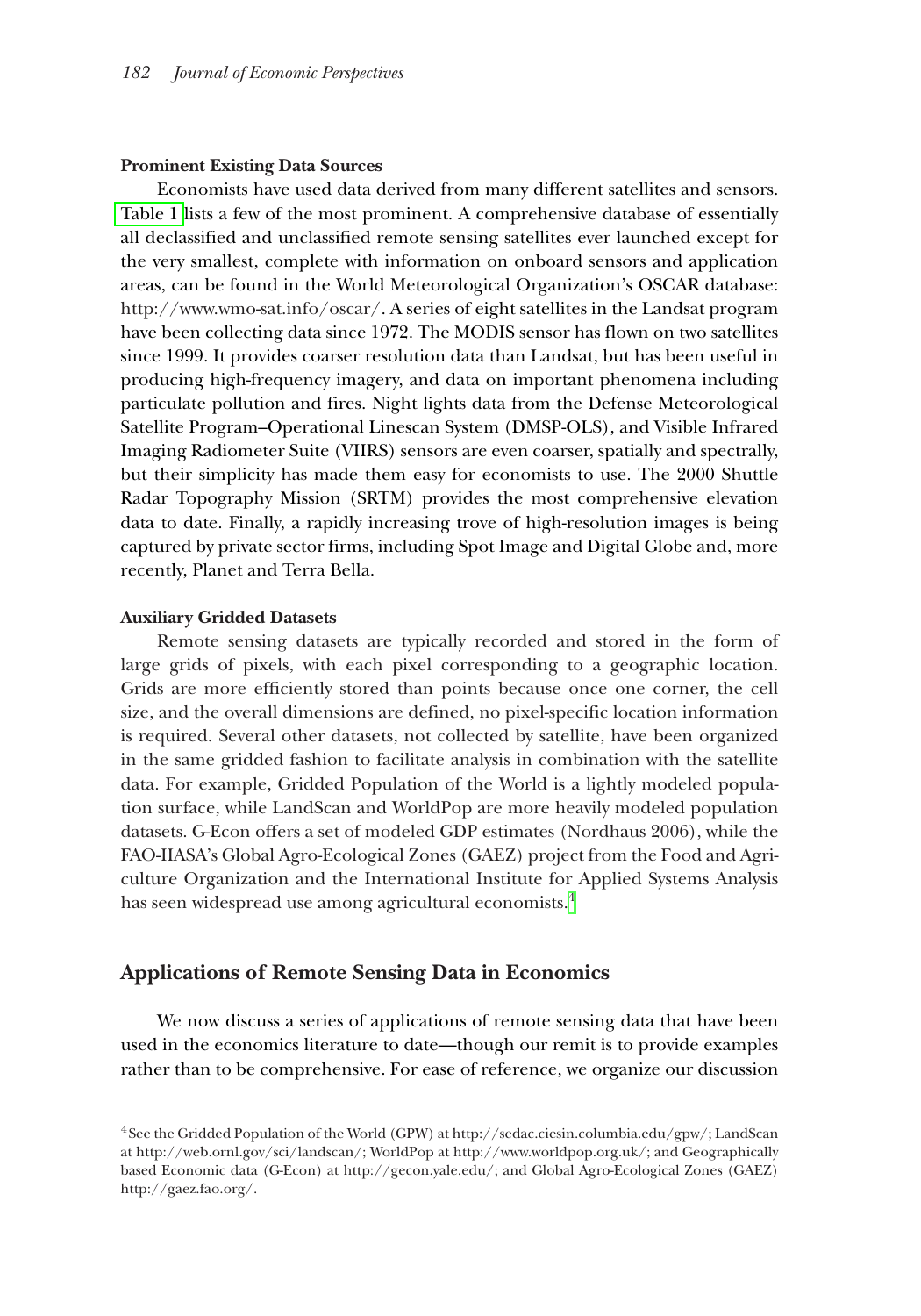| Source                                              | Economics<br>applications                                             | Highest<br>resolution | Pricing                                                                      | Availability<br>by year                                                           | Examples                                                                                                  | For more information                                                                      |
|-----------------------------------------------------|-----------------------------------------------------------------------|-----------------------|------------------------------------------------------------------------------|-----------------------------------------------------------------------------------|-----------------------------------------------------------------------------------------------------------|-------------------------------------------------------------------------------------------|
| Landsat                                             | Urban land<br>cover, beaches,<br>forest cover,<br>mineral<br>deposits | 30 <sub>m</sub>       | Free                                                                         | $1972 - (8)$<br>satellites)                                                       | Foster and<br>Rosenzweig<br>$(2003)$ ; Faber<br>and Gaubert<br>(2015)                                     | http://landsat.usgs.<br>gov/                                                              |
| <b>MODIS</b>                                        | Airborne<br>pollution, fish<br>abundance                              | $250 \text{ m}$       | Free                                                                         | 1999– $(Terra)$ ;<br>2002- (Aqua)                                                 | and Kumar<br>$(2009)$ ; Burgess<br>et al. (2012)                                                          | Foster, Gutierrez, http://modis.gsfc.<br>nasa.gov/                                        |
| Night lights<br>VIIRS)                              | Income,<br>(DMSP-OLS, electricity use                                 | $\sim$ 1 km           | Free digital<br>annual<br>(DMSP-OLS)<br>and monthly<br>(VIIRS)<br>composites | Digital archive<br>$1992 - 2013 +$<br>(VIIRS 2012-;<br>film archive<br>1972-1991) | Henderson et<br>al. (2012); Chen<br>and Nordhaus<br>(2011)                                                | http://ngdc.noaa.gov/<br>eog/                                                             |
| <b>SRTM</b>                                         | Elevation,<br>terrain<br>roughness                                    | 30 <sub>m</sub>       | Free                                                                         | $2000$ (static)                                                                   | Costinot,<br>Donaldson, and<br>Smith (2016)<br>via Global Agro-<br><b>Ecological Zones</b><br>(GAEZ) data | https://lta.cr.usgs.gov/<br><b>SRTM</b>                                                   |
| DigitalGlobe<br>(including<br>Quickbird,<br>Ikonos) | Urban land<br>cover, forests                                          | $< 1 \text{ m}$       | Not free                                                                     | $1999 - (6$<br>satellites)                                                        | Marx, Stoker,<br>and Suri (2015);<br>Jayachandran,<br>and Stanton<br>(2016)                               | https://www.<br>digitalglobe.<br>com/resources/<br>de Laat, Lambin, satellite-information |

## <span id="page-12-0"></span>*Table 1* **Main Satellite Data Sources Used in Economics**

around the type of physical phenomenon being considered in each application. In each case, the work of economists is based on decades of work on sensor and algorithm design and interpretation by researchers and practitioners in the remote sensing community. For brevity, we generally limit discussion to a few papers on each topic in the economics literature, and encourage interested readers to seek out the relevant remote sensing literature cited in those papers.

## **Night Lights**

Total visible light emitted from Earth's surface at night has become a commonly used proxy for local economic activity. These data have been obtained primarily from the DMSP-OLS sensor, which offers nominal 1-kilometer resolution, and are now easy to access and process. They can plausibly be used as a proxy for economic activity under the assumption that lighting is a normal good. In this sense, the use of lights data follows the same logic behind a great deal of earlier work that uses data on consumption decisions to proxy for income under the assumption that Engel curves are stable (for example, Bils and Klenow 2001; Costa 2001; Young 2012).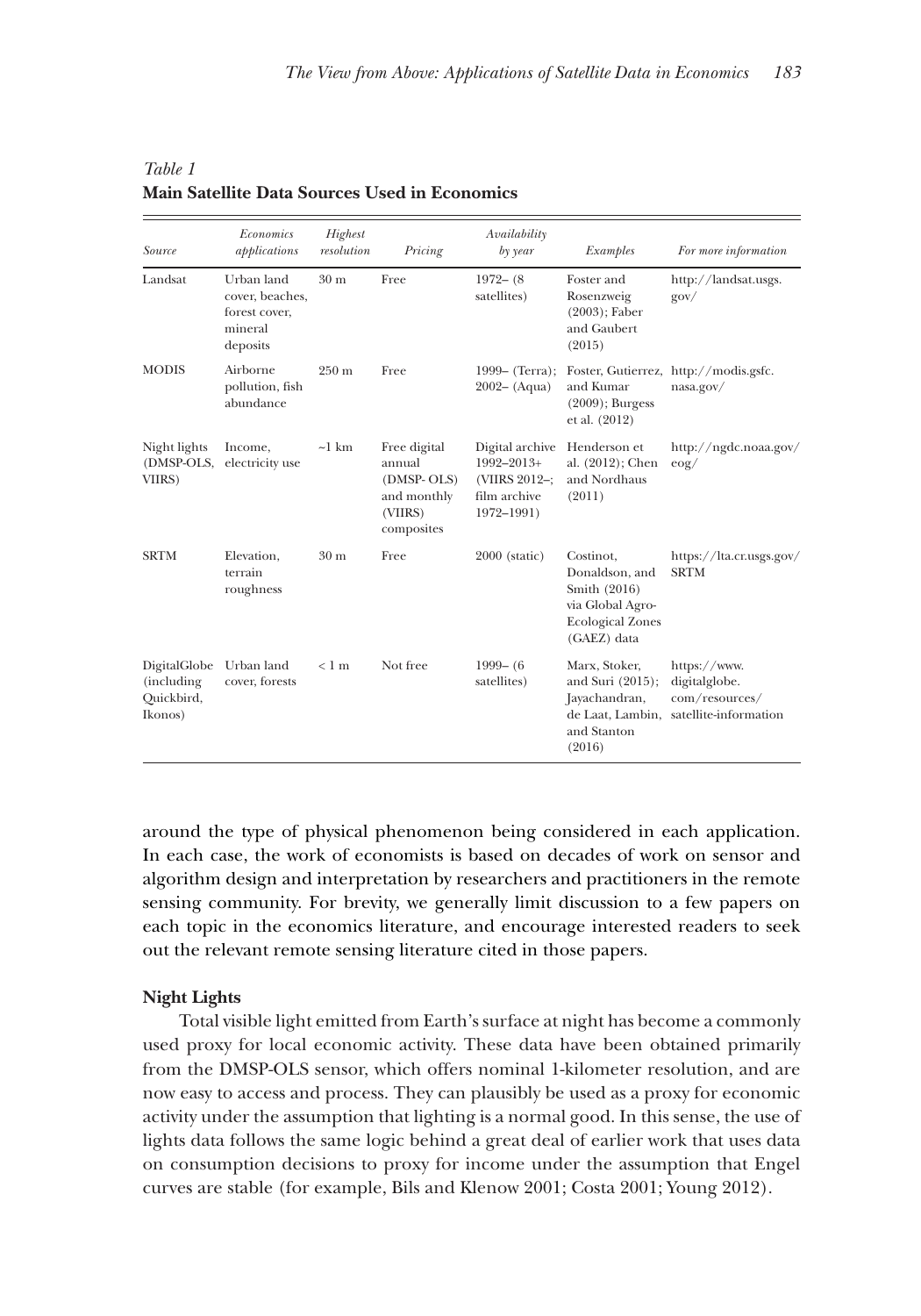While the cross-sectional correlation between lights and human activity has been noted since shortly after declassification of these data in 1972 (Croft 1973; Doll, Muller, and Morley 2006), the use of lights data expanded dramatically after the development of new processing methods and the distribution of a digital archive by the National Oceanic and Atmospheric Administration (NOAA) in the 1990s and 2000s (Elvidge et al. 1997). The accuracy of lights as a proxy for economic growth has been the subject of formal econometric scrutiny only recently, starting with Henderson, Storeygard, and Weil (2012). In an annual panel of countries from 1992 to 2008, as well as the corresponding long difference, these authors estimate a lights-GDP elasticity of 0.28 to 0.32, with no evidence of nonlinearity or asymmetry between increases and decreases in lights. In the long difference, the lights-GDP relationship has a correlation coefficient of 0.53. Under a range of assumptions about measurement error of GDP in countries with good data, they estimate a structural elasticity of lights growth with respect to GDP growth of between 1.0 and 1.7.<sup>5</sup>

Henderson, Storeygard, and Weil (2012) focused on aggregate country-level lights in order to make comparisons with traditional GDP data, harnessing the independence of errors between the two data sources. By contrast, a subsequent and innovative literature has used lights as a proxy for economic activity within fine geographic units for which no alternative data source is available. Such units include cities (Harari 2016; Storeygard 2016), ethnic homelands (Michalopoulos and Papaioannou 2013, 2014), subnational administrative units (Hodler and Raschky 2014), larger uniform grid squares (Henderson, Squires, Storeygard, and Weil 2016), and around natural features such as rivers (Bleakley and Lin 2012, as discussed earlier). Lee (2016) has also used the night lights data to estimate economic activity in North Korea, whose government produces no credible economic statistics. The many additional novel uses of night lights data in recent work are too voluminous to fully capture here.

Thus, even one of the most rudimentary sources of satellite data (luminosity at night, aggregated to annual frequency, with 1-kilometer resolution, at best, and just one useable band) has enabled economists to answer important questions in new and convincing ways. This only serves to underscore the great potential that lies ahead for the use of remote sensing data in economics.

## **Climate and Weather**

A vast literature in economics has studied the impact of short-run weather fluctuations and longer-term climate trends on human activity (for a survey, see Dell, Jones, and Olken 2014). This weather–economy relationship is both of interest in its own right (for example, as an input into an improved understanding of the impacts of climate change) and as a source of plausibly exogenous income or cost variation in agricultural or resource-dependent settings.

<span id="page-13-0"></span> $5$ Chen and Nordhaus (2011) develop an alternative method and arrive at more pessimistic view of the [lights data. For a bibliography of early lights work at NOAA, see http://ngdc.noaa.gov/eog/pubs\\_new.](http://ngdc.noaa.gov/eog/pubs_new.html) html.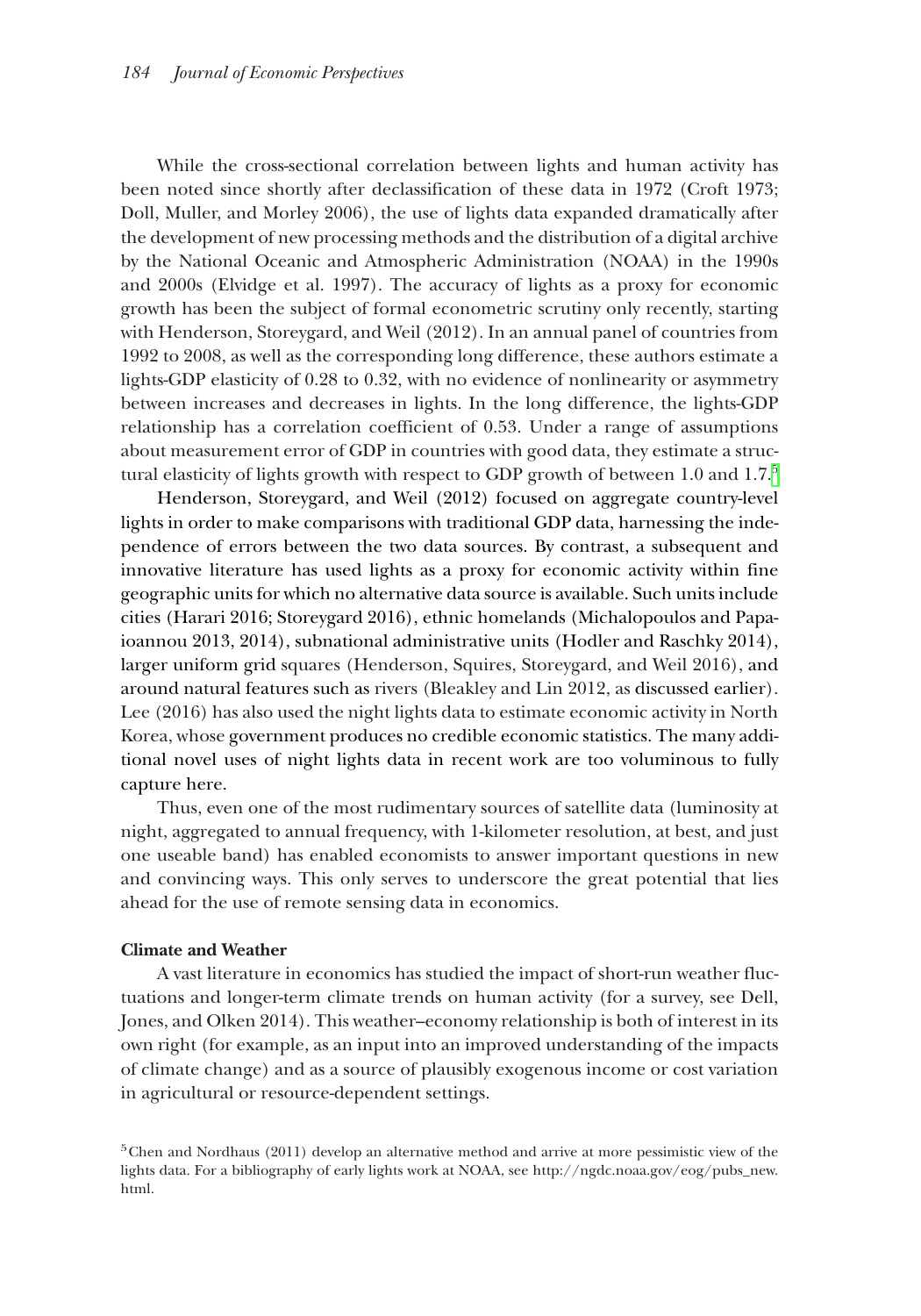But in many parts of the world, data-collecting weather stations are extremely sparse. Thus, researchers estimate measures of interest by combining three ingredients: weather data from meteorological stations (when available); remotely sourced readings that are available for a wider range of locations, such as cloudcover and cloud-top temperature; and a climate model. In effect, the researcher uses a climate model and remotely sensed readings about certain meteorological phenomena that are not of direct interest (cloud-top temperature, for example) to interpolate intelligently between station-level readings of direct interest (on rainfall, for example). $6$ 

Two examples of recent work on Africa draw particularly strongly on the fine spatial resolution of this weather data. First, Harari and La Ferrara (2015) combine 1-degree gridded weather data with data on conflict events in Africa (the PRIO/Uppsala Armed Conflict Location and Event Dataset). The within-country spatial resolution of such datasets allows these authors to estimate spatial spillovers of conflict—how drought in one cell can cause armed conflict both in that cell and in other cells nearby—that are surprisingly large relative to the existing literature that had used country-level data. For example, these authors find that every conflict event in one subnational grid cell causes the risk of conflict in each of the eight adjacent grid cells to rise by 3.6 percentage points. Naturally, an additional advantage of satellite-sourced weather data in this setting is that ground-based weather reporting may be jeopardized during periods of conflict. Second, Kudamatsu, Persson, and Stromberg (2016) match weather data to the Demographic and Health Surveys in all 28 African countries in which GPS coordinates were recorded for individual survey clusters. This allows them to conduct a detailed investigation into the extent to which infant mortality in Africa is related to weather variation; in fact, the spatial precision involved allows them to estimate the extent to which weather affects infant mortality through particular channels such as malaria or malnutrition.

A number of other innovative weather attributes derived from satellite imagery have been used by economists. These have been incorporated into studies of the impact of flooding (Guiteras, Jina, and Mobarak 2015) and cyclones (Yang 2008; Hsiang and Jina 2014), as well as the use of wind speed and direction as a creative source of variation in predicting colonial settlement patterns (Feyrer and Sacerdote 2009) and the extent to which oceanic trade routes were disrupted by the adoption of steam shipping in the late nineteenth century (Pascali 2015). Guiteras, Jina, and Mobarak (2015) make the surprising observation that households do not recall inundation events very accurately, especially in areas where floods are routine, thereby highlighting the importance of the objectivity that satellites can provide.

## **Topography**

High-resolution maps of elevation—and hence a reasonable approximation to topography—commonly known as "digital elevation models" (DEMs)—have

<span id="page-14-0"></span><sup>6</sup>Auffhammer, Hsiang, Schlenker, and Sobel (2013) provide details about these climate models and derived weather products, particularly as used by economists.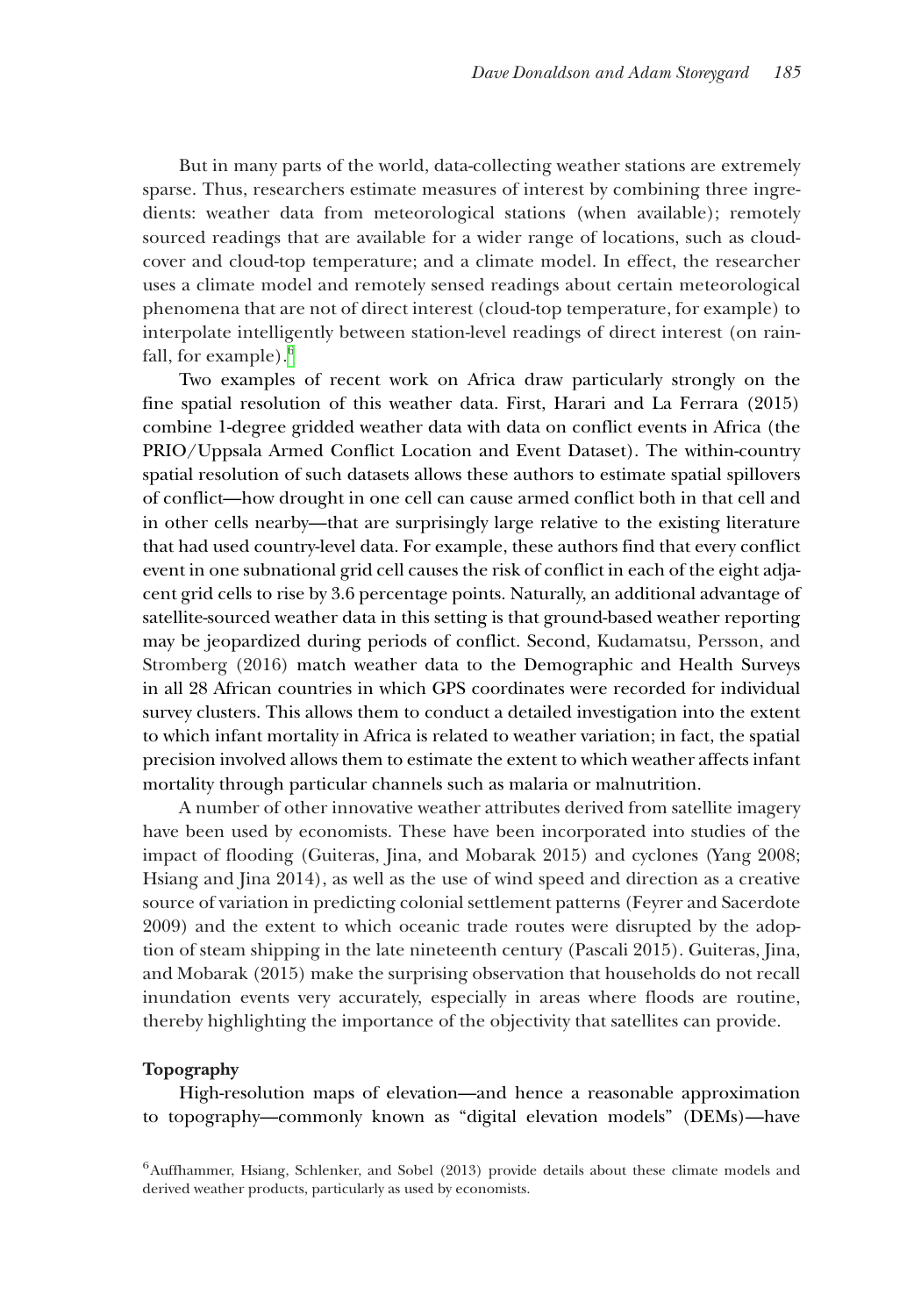seen many recent applications to economic questions. Easily accessible DEMs have been produced globally at 30-meter resolution using remote sensing instruments, including the Shuttle Radar Topography Mission (SRTM) and the satellite-based Advanced Spaceborne Thermal Emission and Reflection Radiometer (ASTER).<sup>[7](#page-15-0)</sup> Such DEMs superseded an earlier generation of DEMs that were built from decades of aerial photography (via stereophotogrammetry) and centuries of surveying, providing globally uniform high resolution.

One prominent application of a digital elevation model comes from the urban literature. Following Burchfield et al. (2006), Saiz (2010) measures the geographic constraints on expansion that US cities face.<sup>8</sup> Drawing on data from the US Geological Survey, Saiz calculates the fraction of area within a 50-kilometer radius of a city that neither has a slope greater than 15 percent nor is covered by a body of water. This measure is important in its own right, but its widest use to date has been to provide a source of exogenous variation in urban land supply for the large literature that aims to estimate determinants of urban housing demand. Recent examples include Mian and Sufi (2014) on the extent to which housing decline caused unemployment and Hsieh and Moretti (2015) on the aggregate misallocative consequences of housing supply regulations.

Topographical variation can also be applied to study the economic impact of large infrastructure investments. For example, Duflo and Pande (2007) seek to estimate the effects of large dams in India, which are used for both irrigation and hydropower. In order to isolate plausibly exogenous variation in the spatial placement of dams, these authors argue that dams are most likely to be viable when they are built in locations in which the course of a river is neither too shallow nor too steep—locations that that can be identified using a digital elevation model. This geographical measure, interacted with further time-series determinants of the rate of dam-building, is indeed highly predictive of where dams were built in India over the past 50 years. The authors' resulting instrumental variable estimates of the impact of dams on poverty and agricultural productivity reveal that these controversial projects do not appear to generate enough economic benefit to justify their (substantial) construction costs. Dinkelman (2011) and Lipscomb, Mobarak, and Barham (2013) developed refinements of this approach in their studies of the impacts of electrification in South Africa and Brazil, respectively.

Remotely sourced topographic data also serve as an indirect input into a large body of work on the economics of agriculture. A number of studies model a production possibilities frontier, which requires that the researcher be able to predict the suitability of a given crop at a given location, regardless of whether that crop is actually grown in that location. Conventional output data cannot be used for such

<span id="page-15-0"></span><sup>7</sup>SRTM data are not available at high latitudes, beyond 60 degrees north and 54 degrees south. Prior to 2014, the US government only released SRTM data outside the United States at 90-meter resolution, but they are now available at full 30-meter resolution globally. ASTER elevation data are newer and have different limits and advantages, including availability at high latitudes.

<span id="page-15-1"></span> ${}^8$ Pioneering work by Qian (2008) and Nunn and Puga (2012) also aims to understand how a region's terrain ruggedness impacts its economic characteristics.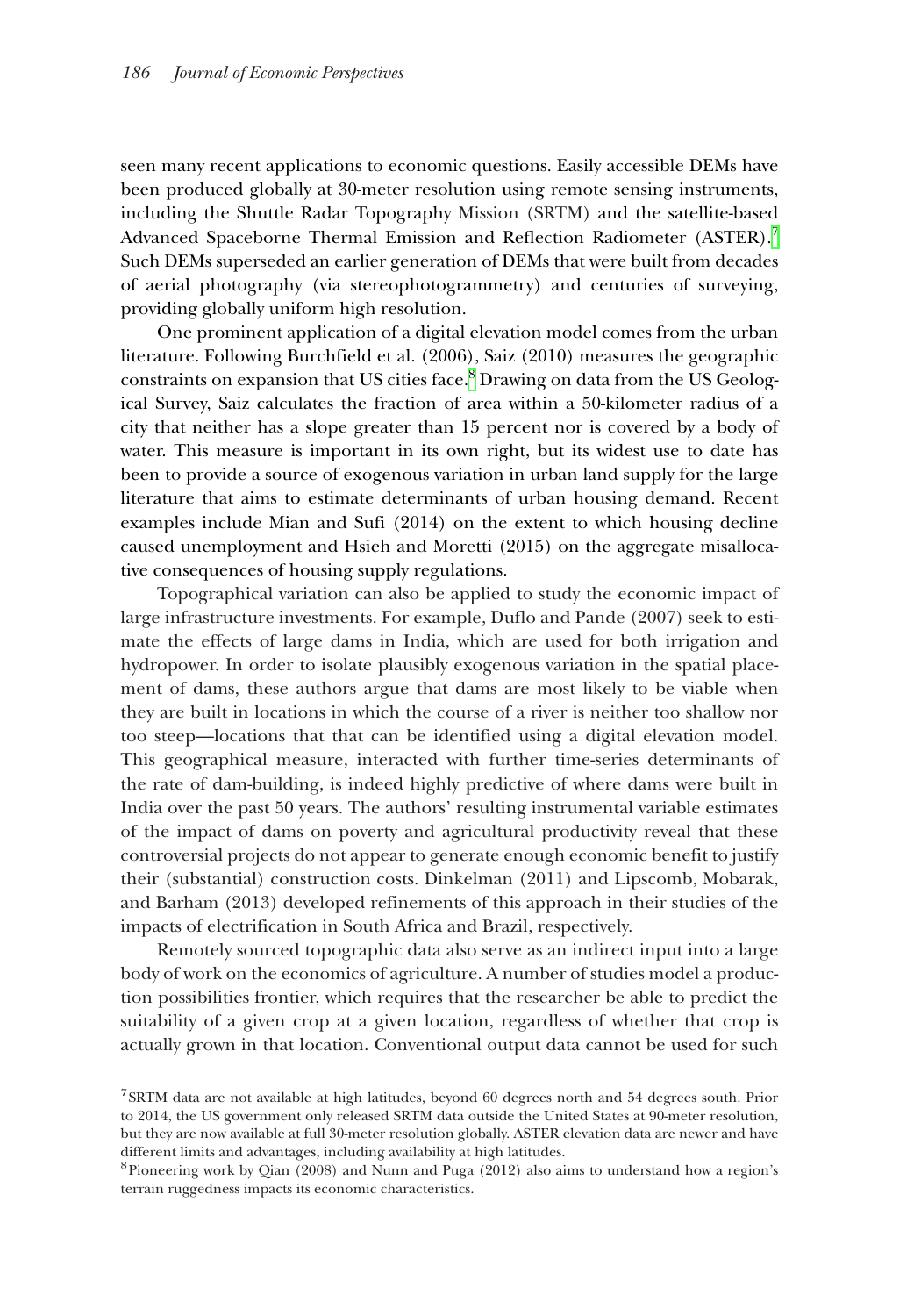a purpose but agronomic models, such as GAEZ, enable such predictions by using characteristics of the location (including its topography, from a remotely sourced digital elevation model) and crop as modeling inputs. The result is a prediction about the yield that could potentially be achieved for any crop at any location on Earth. As discussed above, Costinot, Donaldson, and Smith (2016) draw on such predictions about the global agricultural production possibility frontier (both in the current climate and in the future climate predicted by climatologists) to study economic consequences of climate change in an integrated world economy. Earlier versions of the GAEZ data were used in Nunn and Qian's (2011) study of the impact of the discovery of the potato in the New World on Old World living standards and Alesina, Giuliano, and Nunn's (2013) test of the hypothesis that modern-day gender roles have roots in traditional agricultural practices such as the use of the plough. In both cases, the GAEZ model provides a unique input into the agricultural possibilities of any given location, regardless of whether those possibilities are being exploited at a given point in time.

## **Agricultural Land Use and Crop Choice**

Satellite data have been used with rapidly improving accuracy to measure aspects of agricultural land use. Two recent studies draw on the USDA's Cropland Data Layer (CDL), which classifies 30-meter pixels throughout the United States into crop-specific categories, to evaluate some of the incentives that American farmers face. First, Scott (2014) investigates how US agricultural policy alters dynamic incentives for the preparation of land for crop agriculture. Given the lumpy nature of dynamic cultivation decisions, this question would be far more challenging without such high spatial precision. Holmes and Lee (2012) harness the CDL's crop-specific nature to estimate the extent to which crop choice patterns within land ownership parcels are more correlated than those across such parcels, as would be expected if economies of density at the farm level are substantial.

Another area of focus aims to measure the volume of agricultural output at a location. The simplest such efforts—used, for example, by the Kudamatsu, Persson, and Stromberg (2016) study referred to above—aim to capture a broad measure of agricultural productivity, which is typically done by measuring a normalized difference vegetation index (NDVI). The challenge here is that remote sensors capture increase in greenness, which may include growth in nonagricultural plants that are not the user's focus. For this reason, the use of NDVI data in agricultural applications can be enhanced with land-use classification that identifies cropland. Improved measures of remotely sensed yield measurement—such as those used in the production function estimates from Nebraska by Farmaha et al. (2016) suggest that future applications in this area could be particularly rich.

## **Urban Land Use**

Perhaps the starkest distinction in land use is between urban and nonurban areas. Small, Pozzi, and Elvidge (2015) and Small, Elvidge, Balk, and Montgomery (2011) carried out early work on urban extent using the night lights data. In a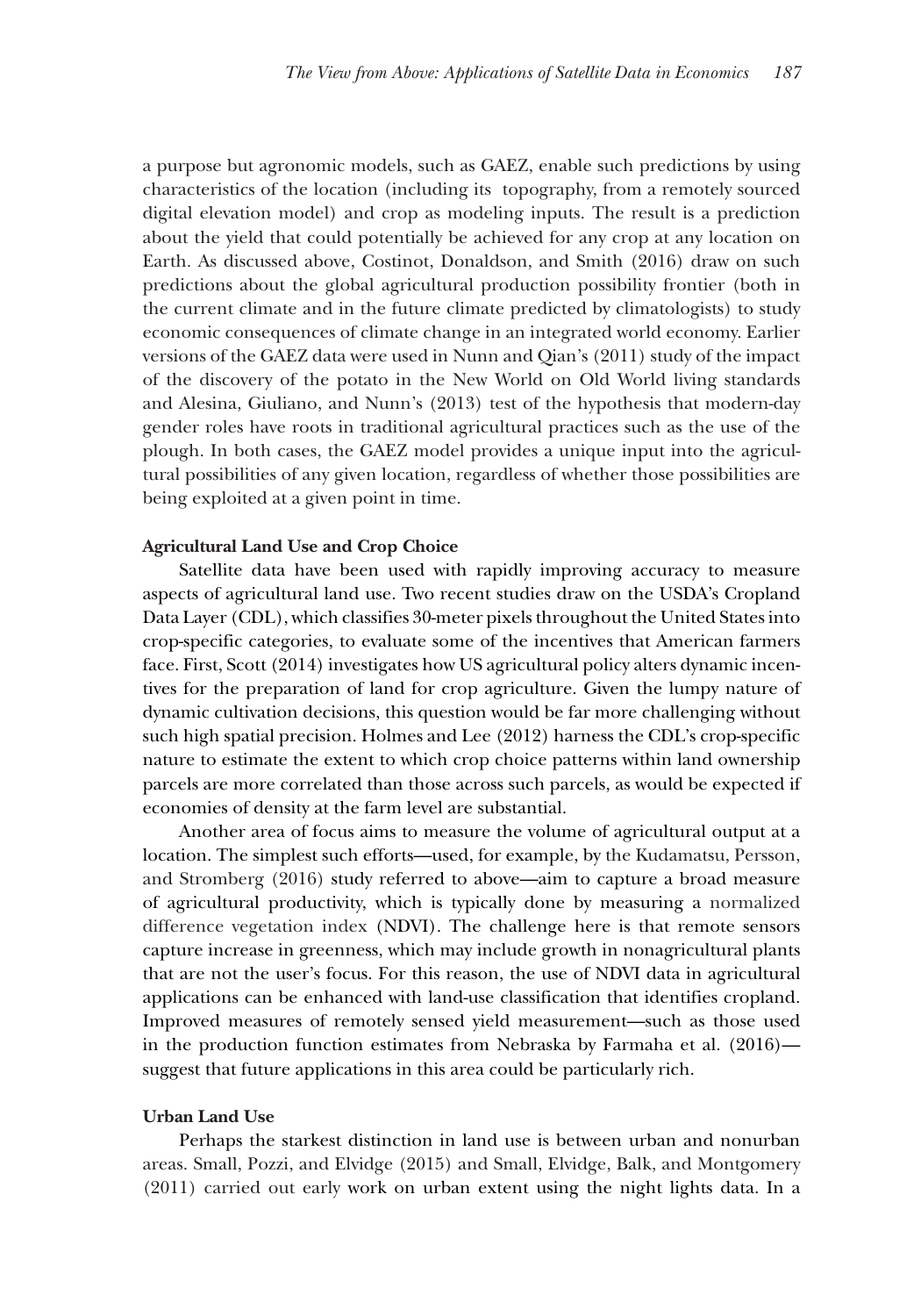path-breaking study of the determinants of urban sprawl, Burchfield et al. (2006) draw on two datasets, Vogelmann et al. (2001) and US Environmental Protection Agency (1994), that classify US land cover in 1992 and approximately 1976, respectively. After careful integration of the two datasets, these authors can track both urban (residential, commercial, and industrial development and transportation networks) and nonurban (water, bare rock and sand, forest, range and grassland, agricultural land, and wetlands) land cover categories over time. The resulting 30-meter data allow Burchfield et al. (2006) to document the striking extent to which recent US urban development has taken place in grid cells in close proximity to previously developed cells. Urban growth appears to have taken place with very little spatial "leapfrogging" across undeveloped cells.

Another classic topic in urban economics concerns the incidence of land use regulation policy. Turner, Haughwout, and van der Klaauw (2014) use the satellitederived (30-meter resolution) National Land Use and Land Cover dataset (NLCD) in order to measure the impact of municipal land use regulations in the United States (as measured by the Wharton Land Use Regulation data). From a spatial regression discontinuity analysis across straight-line municipal boundaries, these authors conclude that a one standard deviation increase in regulations reduces land values by about one-third. In addition, the richness of the data allows Turner, Haughwout, and van der Klaauw (2014) to estimate spatially decaying spillover effects of land regulations (which appear to be small).

## **Building Types**

An active research frontier is using remote sensing data to identify individual buildings, and to classify these buildings by type. For example, Casaburi and Troiano (2016) highlight an innovative use of aerial photography by the Italian government to find buildings not registered for property tax collection. Though these authors do not use the photographs directly, their analysis draws on the resulting counts of unregistered buildings obtained from aerial photographs to study the political ramifications of the intensity with which this program was used to prevent tax evasion.

Two recent studies from Nairobi have made important progress with extremely high (0.5-meter) resolution imagery. First, as described above, Marx, Stoker, and Suri (2015) use satellite data to detect the new, or better maintained, corrugated iron roofs that are indicative of higher-quality housing. Interestingly, even though these authors had also conducted a household survey with rich attribute information, they find that the satellite-derived measure of housing quality is a useful additional measure because it is not subject to recall bias. Second, Henderson, Regan, and Venables (2016) rely on imagery spanning multiple years to consider a dynamic model of city land use with formal and informal sectors. These authors combine data on building heights and imagery from aerial photography and satellites on building and road footprints in order to consider changes in building volumes in the data-poor environment of this low-income city. This study is unique because the novel data employed allow the authors to test the implications that urban models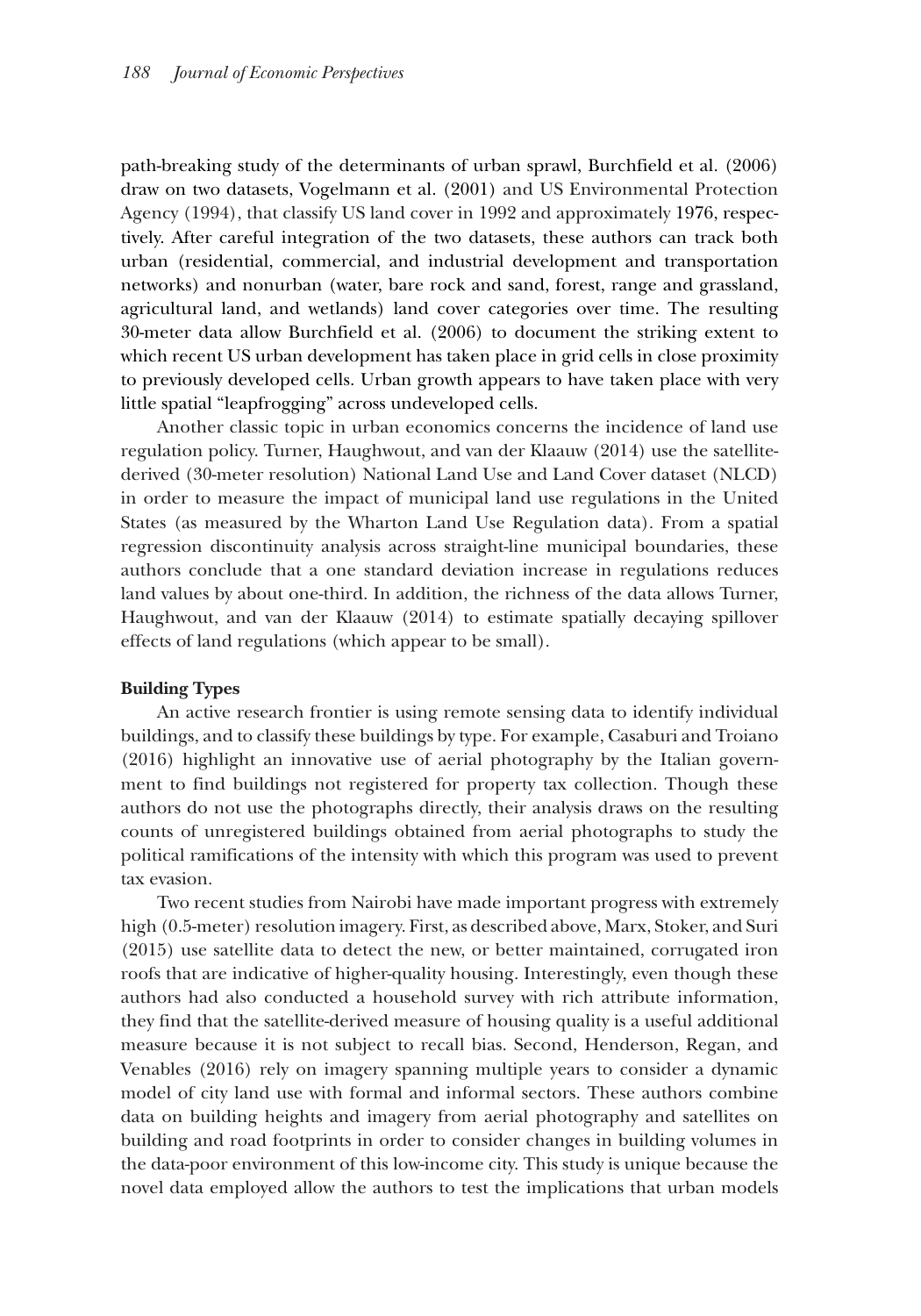typically have for building density with direct data about buildings, rather than with indirect proxies such as population.

## **Natural Resources**

Large-scale deforestation has been quantified via satellite since at least Skole and Tucker (1993). But the first application of such data in an economic model came from work by Foster and Rosenzweig (2003), who harnessed three decades of Landsat data in seeking to understand the rise in forest cover that India (in common with many other countries) has seen since the late 1950s. These authors combine satellite data with village-level survey data to document that forest growth appears to be caused by growth in the demand for forest products (such as wood fuel) due to income growth, and not by supply-side factors (such as land and labor prices) in the forestry sector.

Other work has focused on the ability for satellite data to monitor illegal logging activity, as discussed in our introduction. Two recent studies have used innovative research designs in this context. First, Burgess, Costa, and Olken (2016) demonstrate, via a spatial regression discontinuity design using 30-meter resolution satellite data, just how suddenly Brazil's 2006 anti-deforestation policy affected land use choices there. Second, Jayachandran, de Laat, Lambin, and Stanton (2016) combine a randomized controlled trial with bespoke satellite images (commissioned from the QuickBird satellite by the authors) and algorithms that are sufficiently rich as to detect individual trees owned by farmers in Uganda. In doing so, they document the powerful impact of a payment-for-ecosystem services program in reducing deforestation.

The possibilities for tourism are another resource that can be inferred from remotely sensed data. Faber and Gaubert (2016) pursue such a strategy in order to estimate the effect of tourism on economic development. They isolate plausibly exogenous variation in tourism supply across municipalities in Mexico by focusing on a metric of beach quality, which can be constructed by isolating the distinctive features (in six Landsat bands) of four of Mexico's top-ranked beaches in an industry journal, and then searching for other areas of coastline with similar spectral characteristics. This measure of beach quality is a strong predictor of the relative extent of tourism along Mexico's coastline (excluding the top four beaches) today. A surprising result that emerges when the authors use this variation is that tourism appears to have positive effects on the size of even tradable, nontourism sectors (such as manufacturing) in the same municipality.

Finally, Axbard (2016) documents a connection between income shocks due to reduced fishing opportunities and increased piracy in Indonesia using remotelydetected data on chlorophyll and building on the established correlation (in the marine biology of this study region) between chlorophyll and fish abundance. This sea-based data proves useful in this study because it varies in a way that is orthogonal to land-based incomes and policies. Furthermore, chlorophyll does not have a direct effect on other actors; critically in the context of studying piracy, it does not directly constrain sea travel for cargo or enforcement.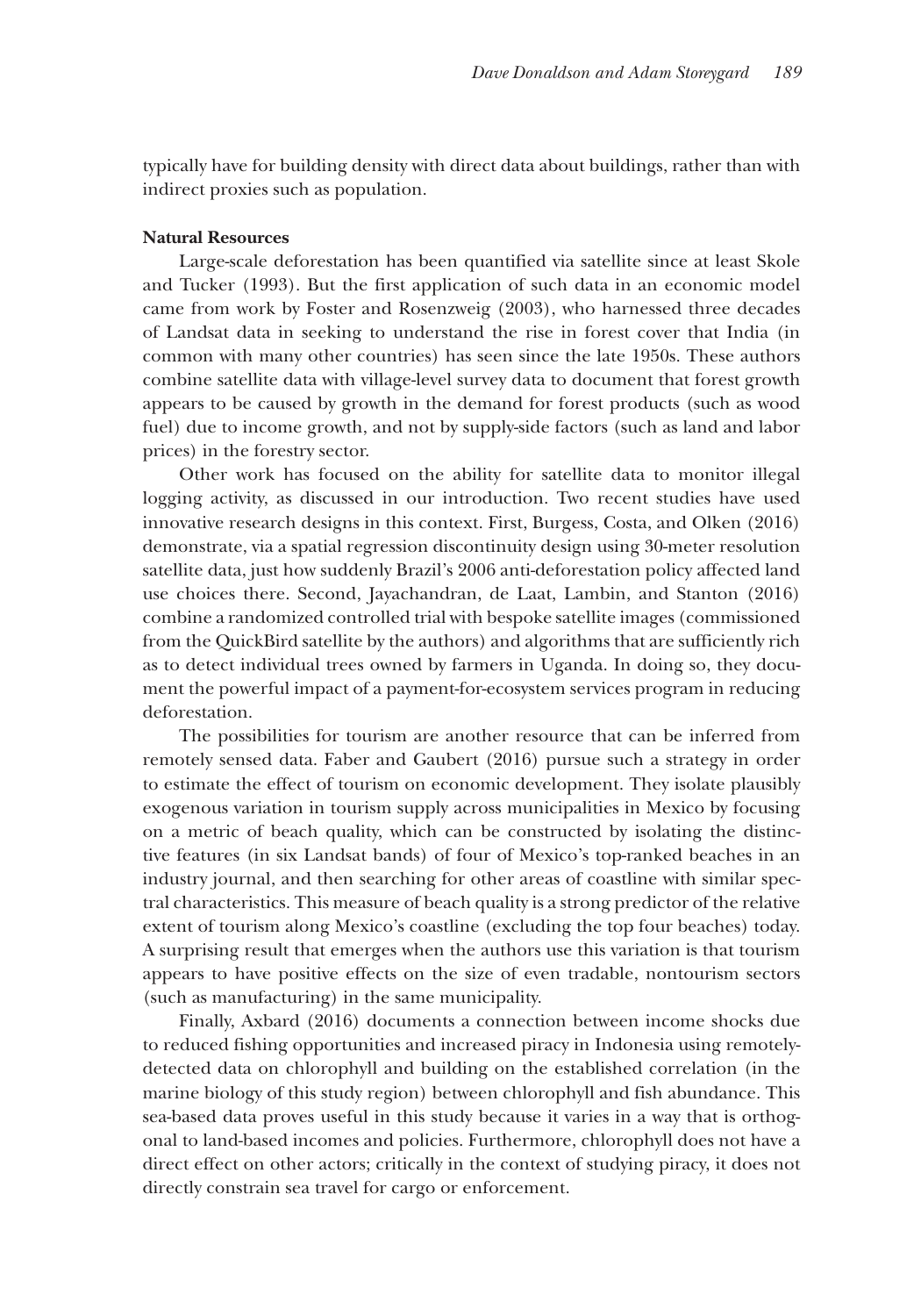#### **Pollution Monitoring**

Environmental monitoring is another promising research area, particularly involving air conditions. Ground-based air pollution monitoring stations are not widespread in developing countries, and they are potentially subject to government manipulation. For this reason, as discussed above, Jayachandran (2009) draws on remote sensing work establishing the relationship between aerosol optical depth from the satellite-based Total Ozone Mapping Spectrometer and standard measures of airborne particulate matter in order to measure the air pollution caused by forest fires in Indonesia. Foster, Gutierrez, and Kumar (2009) document the effect of air pollution, measured similarly using MODIS data, on infant mortality, using an instrumental variable based on a voluntary certification policy applied to manufacturing firms. Chen, Jin, Kumar, and Shi (2013) and Bombardini and Li (2016) evaluate potential causes of air pollution (government policy and international trade patterns, respectively), and are able to compare the satellite data with ground-based monitoring systems in a context where pollution is a politically contentious matter.

## **Combinations of Sources**

An exciting research avenue concerns the use of broad sets of satellite data, combined with techniques from machine learning, to obtain predictors of a phenomenon of interest. This type of work has not yet seen much application in economics. But in one important recent example, Xie, Jean, Burke, Lobell, and Ermon (2016) develop high-resolution predictors of household income, wealth, and poverty rates in five African countries. Their algorithm combines information from a standard image classification database (drawing on both night lights data and 3-meter resolution daytime imagery) with real measures of consumption and assets, available for larger spatial units, from national-level Demographic and Health Surveys and the Living Standards Measurement Survey. This method has the potential to provide estimates of economic well-being at spatial and temporal frequencies that are an order of magnitude higher than those that are commonly available. These estimates could then be used as dependent or independent variables in future research, at least subject to the caveat that these estimates would be problematic for use in a study involving any variable that was itself used as an input into these well-being estimates.

## **Potential Pitfalls in the Use of Remote Sensing Data**

Economists who use these and other remote sensing data will face some challenges that are unique to these data, and some that arise in other settings as well. Here, we focus on issues concerning dataset size, spatial dependence, measurement error, and privacy concerns. For an overview of the econometric issues associated with spatial data and large datasets, useful starting points are Gibbons, Overman, and Pattacchini (2015) and Varian (2014), respectively.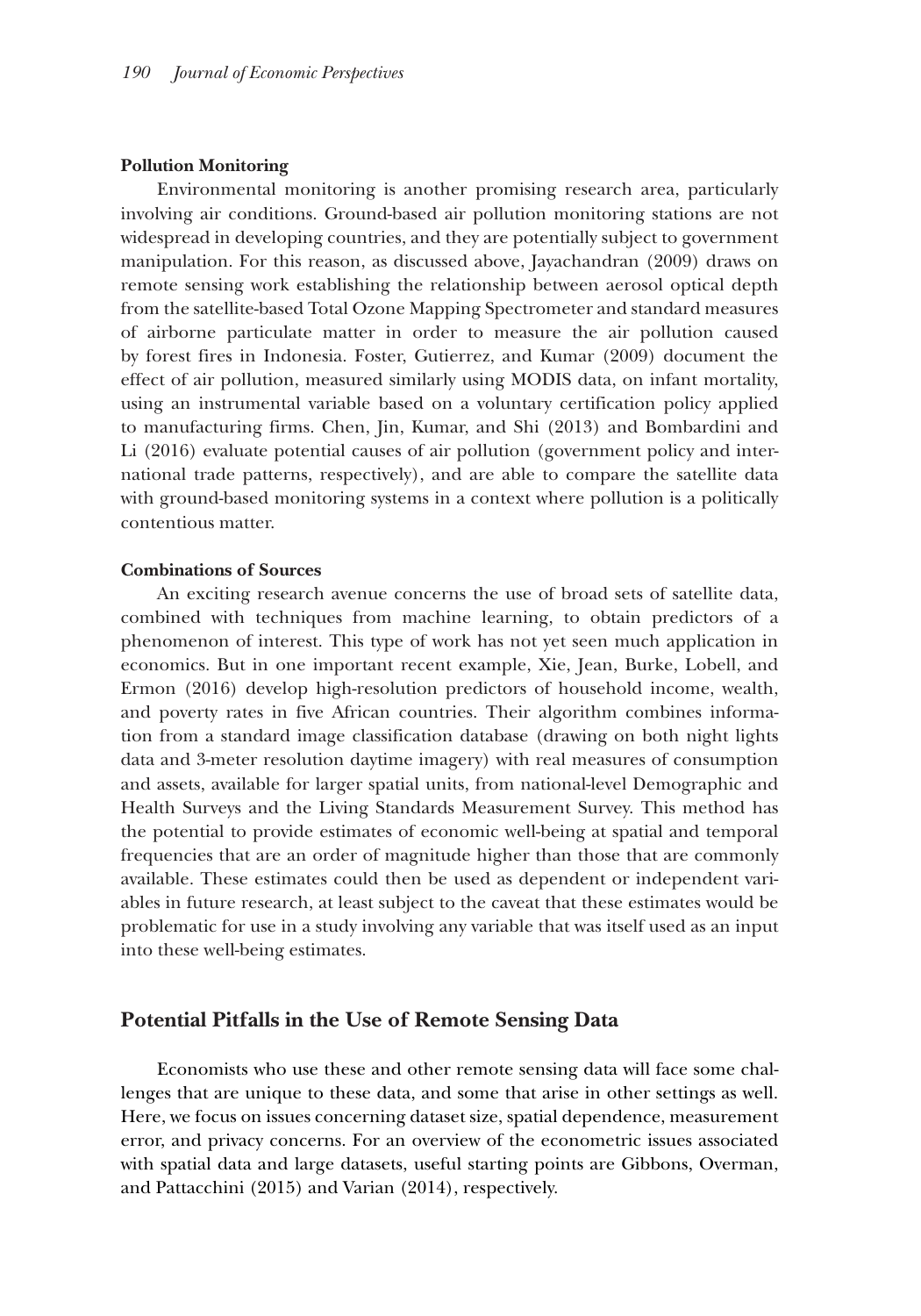One set of challenges arises from the complexity of many remote sensing datasets. The land area on Earth can be subdivided into hundreds of billions of 30-meter grid cells, and hundreds of trillions of 1-meter cells. Such high-dimensional data can be difficult to model, even with the simplest linear functions. Yet remotely sensed dependent variables are often discrete or truncated in some way, so linear analysis is unlikely to be appropriate. Relatedly, part of the excitement of the new remote sensing data lies in its promise for informing and disciplining economic theory, but solving even simple models with the sort of spatial heterogeneity afforded by enormous datasets will require advances in the tools that economists use to solve for equilibria in high-dimensional spatial models. Some recent progress has been made in this area, including Allen and Arkolakis (2014), Krusell and Smith (2015), and Desmet, Nagy, and Rossi-Hansberg (2015).

Satellite data often display substantial spatial dependence: local correlation among nearby units. Here an important distinction is whether the data are being used as a dependent or independent variable. When spatial dependence appears in the dependent variable, then the error term in a multivariate regression that seeks to explain that variable will no longer be distributed independently. As a result, statistical inference should be conducted with attention to the dependence across units; for example, Pinkovskiy (2013) discusses how this can be done in the context of regression discontinuity designs when using remote sensing data.

When the remote sensing data is used as an independent variable, then estimates of all the regression coefficients are potentially biased (if one hopes to use them to make counterfactual predictions), unless adjustments are made to allow for the possibility that treatment in one spatial unit could have a causal effect on outcomes not just in that unit, but also on other units. For example, as Bleakley and Lin (2012) show, the causal effect of historical portage sites on the location of economic activity today is clearly evident from Figure 4. But, as these authors make clear, it would be wrong to conclude from this evidence that aggregate US economic activity would be higher today if only there had been more sites for portage in 1800—it is far more likely that when activity concentrated at portage sites, it displaced activity elsewhere. In more technical terms, the problem of spatial dependence here is a violation of the so-called "stable unit treatment value assumption," as in Rubin (1990). Recent examples of strategies for addressing this bias include Crepon et al. (2013), Acemoglu, Garcia-Jimeno, and Robinson (2015), and Donaldson and Hornbeck (2016).

These concerns about spatial dependence arise in many kinds of geographical data, but they are likely to be more acute at high spatial resolution. For example, for most questions that arise in spatial economics, the spatial dependency between the cities of Boston and New York is likely to be weaker than that between two neighboring 30-meter grid cells within Boston. In an agricultural context, if a region faces a completely inelastic demand curve for a given crop, then the total amount of that crop produced in the region will be fixed by the demand side, implying that any increase in production by one grid cell must displace, one-for-one, production by some other grid cell in the region.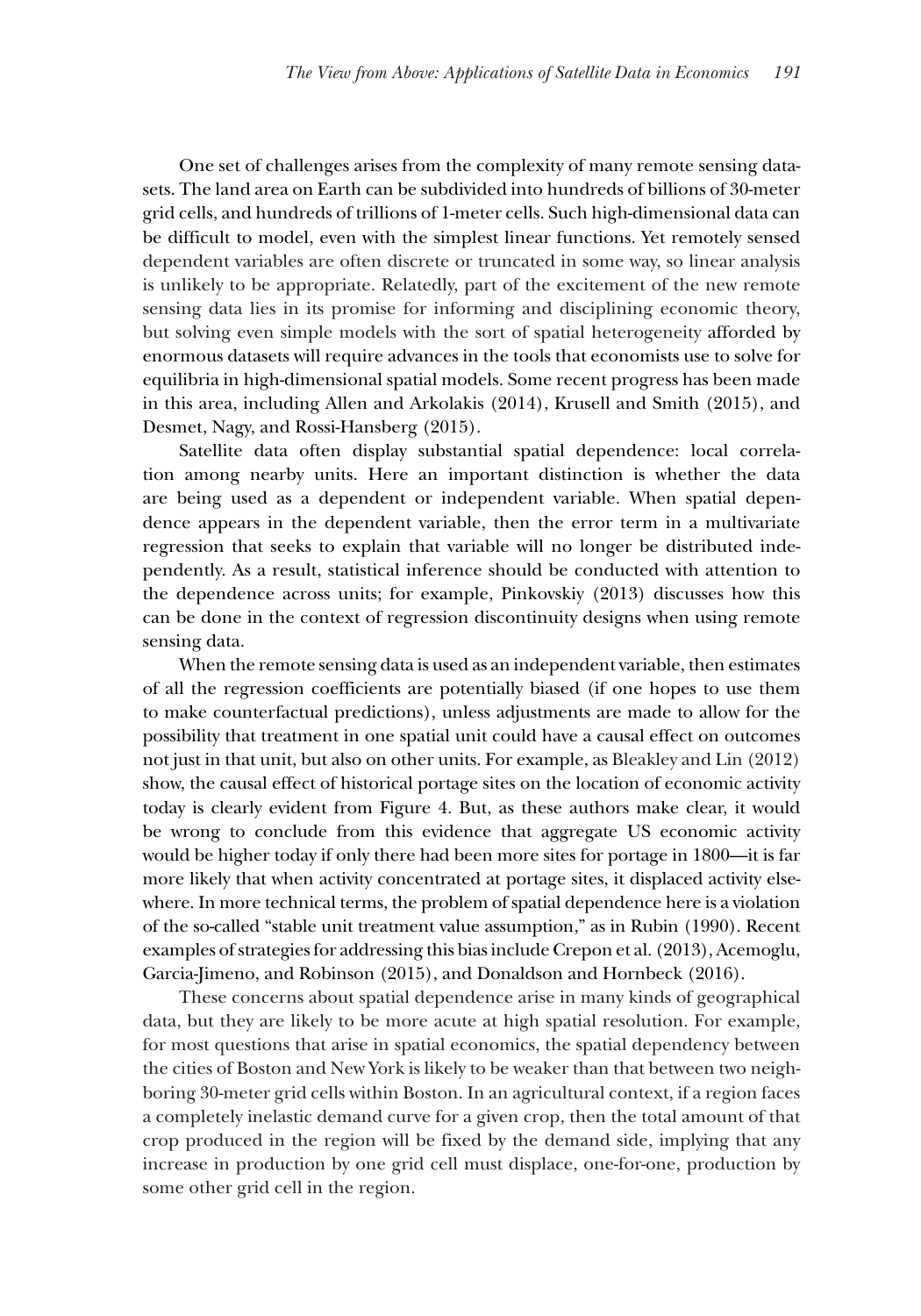Related to the issue of spatial dependence is the importance of understanding the nature of spatial relationships in any gridded dataset. There can be a tendency to equate dataset resolution with information density, but this intuition may not hold true in certain cases, especially for derived products that combine input data sources with multiple resolutions.<sup>9</sup> Relatively raw data can also exhibit mechanical spatial correlation. For example, the commonly used night lights data are distributed as a grid of cells that are one kilometer wide at the Equator and decreasing with the cosine of latitude, but each of these cells records light for a footprint roughly 3–5 kilometers in diameter, so in practice measurements are autocorrelated at that distance.[10](#page-21-1)

Derived products combining multiple inputs also require care in overall interpretation. For example, across various literatures in natural and social science journals, nighttime lights have been used as inputs to gridded maps of income, poverty, electricity, impervious surface, in-use metal stocks, carbon emissions, and rice consumption. While each of these quantities is surely positively correlated with night lights, at least at the national level, the assumptions underlying each use are different and not always explicitly spelled out.

Measurement error raises a different set of concerns. Classification methods are generally subjective data reduction exercises, albeit ones refined by decades of algorithm development. False positives and false negatives are to be expected from any such exercise. While assessing and minimizing such errors is the stock-in-trade of remote sensing science, it is important to recognize that the types of errors that would seriously jeopardize a typical economic application of remotely sensed data are not always a main concern of the remote sensing community. Such issues can arise even when the relevant data product reports a relatively well-defined physical quantity. For example, the elevation recorded in the SRTM dataset generally corresponds to a point in the tree canopy, rather than the ground, in areas where tree cover is particularly dense (Hofton, Blair, and Rabine 2006). Thus, in applications for which ground elevation differences on the order of tree heights matter, there is a potentially problematic correlation between the measurement error in elevation and the type of local tree cover.

<span id="page-21-0"></span><sup>9</sup> An example from agriculture is the M3 Crops Database (Monfreda, Ramankutty, and Foley 2008). This product combines the best publicly available data on agricultural output (by crop) for relatively large subnational land units (for example, counties in the US case) with satellite data on the location of crop agriculture (relative to noncrop agriculture). Assuming that production is allocated proportionally (within each crop) to each grid cell within each subnational unit, this dataset provides interpolated estimates of output by crop at the resolution of the satellite data. The MapSPAM database (You et al. 2014) goes further and uses the GAEZ model described earlier, along with FAO price data at the national level, to assign crop totals to grid cells by revenue-maximization rather than pure proportionality. The result in both cases is a high-resolution proxy for crop-level output around the world, but neither dataset presents raw data by crop at the grid cell-level.<br><sup>10</sup>A newer generation of sensor, the Visible Infrared Imaging Radiometer Suite, launched on the Suomi

<span id="page-21-1"></span>National Polar Partnership satellite in 2011, has a true sub-kilometer footprint and has the potential to overcome some other limitations of the DMSP-OLS sensor, though current versions have more noise, and the overpass time is much later, at roughly 1:30 AM (Elvidge, Baugh, Zhizhin, and Hsu 2013; Chen and Nordhaus 2015).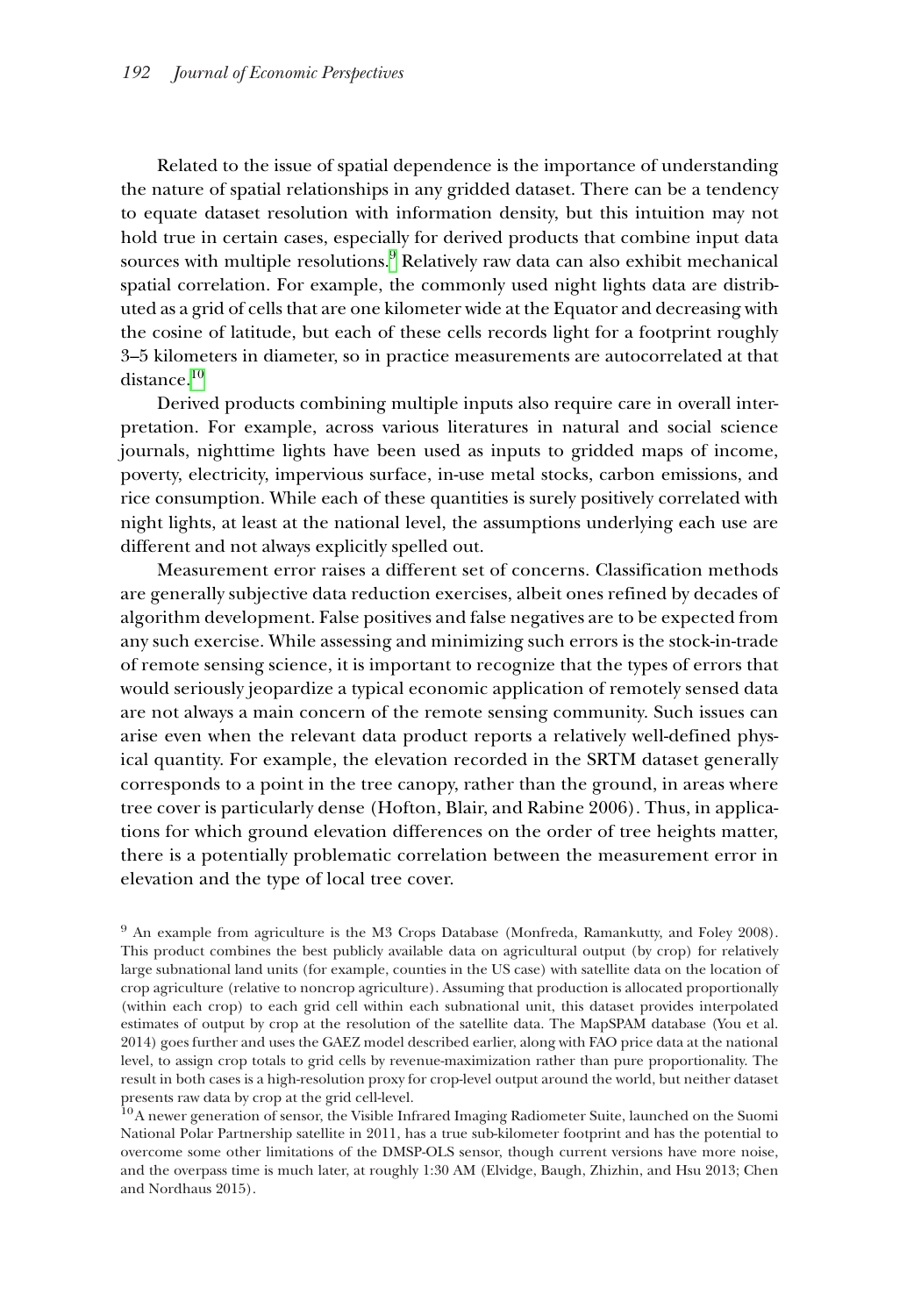Even within the same data product or class of products, successive overpasses of the same location will in general be at (at least) slightly different times of day, angle of view, solar angle, and atmospheric conditions. The orbit of an individual satellite generally decays over its lifetime, sensors degrade, and replacement sensors, even within the same series, operate with subtle differences. Whether these differences affect interpretation will depend on the nature of the study. On the plus side, there are many contexts where error in remotely sensed measurements is plausibly orthogonal to error in human-collected data, so that the two can be used to instrument for each other to reduce measurement error. And while the continuous data underlying discrete datasets are often not made available, in principle they could be, enhancing economists' ability to consider classification error in an econometric framework.

Overall, it is essential for economists using remote sensing data to understand, and be skeptical of, the data and assumptions underlying them. Increased communication, and in some cases active collaboration, between economists and remote sensing scientists will be important in ensuring that the next wave of this kind of economics research is fruitful.

Finally, we note that at very high (submeter) resolution, satellites increasingly provide information that, if disclosed, might violate reasonable expectations of privacy. If such information comes from an image that a researcher orders from a satellite data provider (as opposed to purchasing from an inventory of already public images), thereby making it (potentially) public, this raises ethical and regulatory concerns related to human subjects research.

## **Concluding Remarks: The Promise of Satellite Data for Research in Economics**

The cheap availability of high-resolution satellite imagery has already become a powerful tool in economics, just as it has in other research fields and in the private sector.<sup>[11](#page-22-0)</sup> And costs are likely to continue to fall as entry in the satellite sensing industry has accelerated of late. Cheaper microsatellites (up to 70 or 100 kilograms), nanosatellites (up to 10 kilograms), and even picosatellites (up to 1 kilogram) are becoming more prevalent and more useful due to increasingly powerful lightweight components. Even among the mostly larger satellites covered in the OSCAR database, launches have been steadily increasing from the 5–7 launches per year that were common in the 1970s and 1980s to 15–18 launches per year from 2010–2015 (World Meteorological Organization OSCAR database at [http://www.](http://www.wmo-sat.info/oscar/) [wmo-sat.info/oscar/\)](http://www.wmo-sat.info/oscar/). Indeed, such launches are becoming commonplace—within 48 hours of the date in September 2016 on which we happen to be writing this

<span id="page-22-0"></span> $11$  For example, Nagaraj (2015) shows—remarkably—that regions of the world with high idiosyncratic cloud cover at the instants the heavily used Landsat satellite was overhead have seen less local gold discovery in recent decades.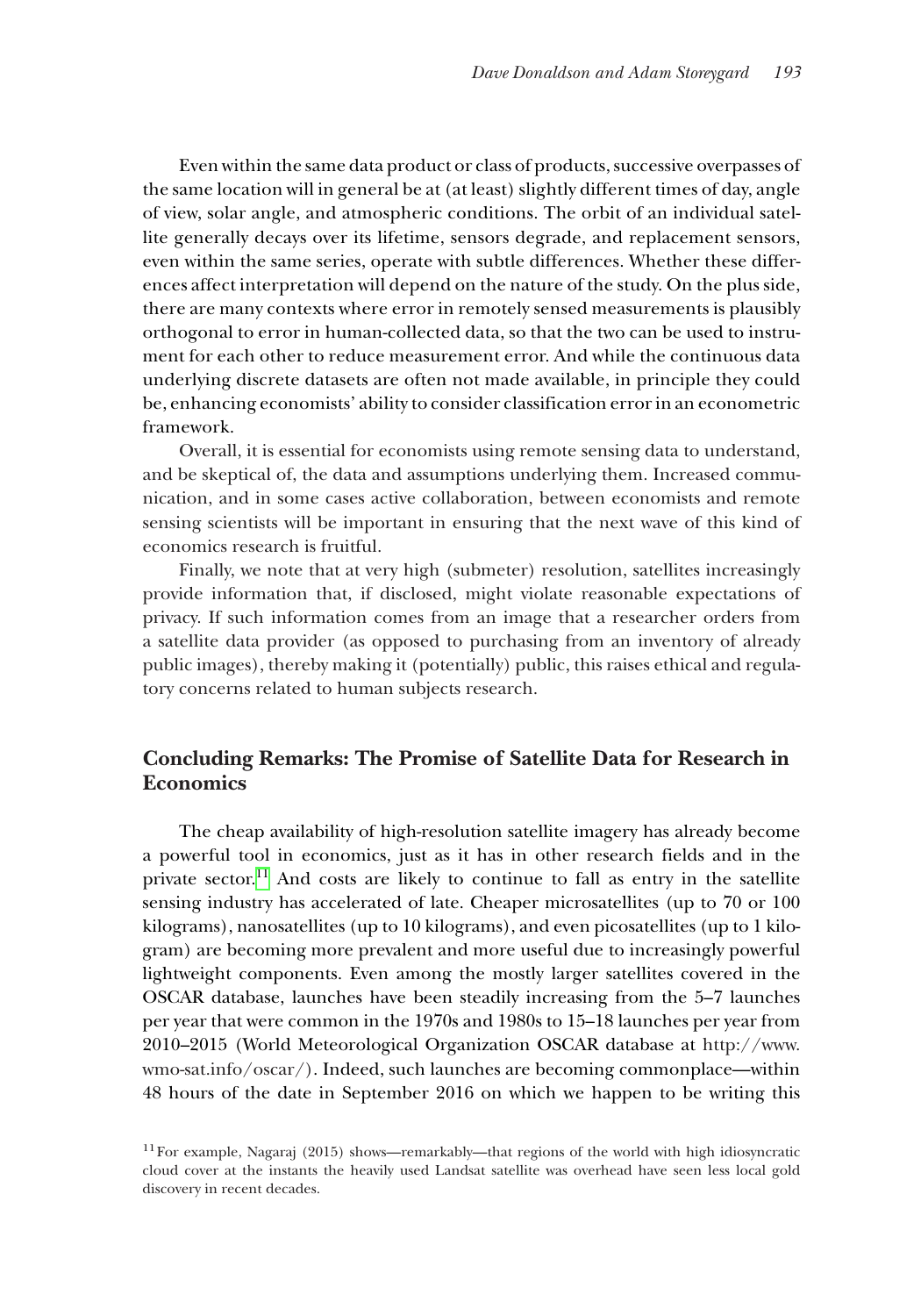sentence, 11 satellites, each with best resolution near or below one meter, operated by two firms, are scheduled to be launched on three different rockets.

As the data collected by these orbiting machines increasingly offer greater spatial, temporal, and spectral resolution, and the algorithms and processing power used to interpret these data become more and more sophisticated, new potential applications are increasingly becoming feasible. We conclude with a few such examples.

In studying urban areas, aerial photography and some satellites can be used to count crowds of people and cars at events such as protests, political rallies, or peak shopping periods (for example, Kearns 2015; Swanson 2015). Similarly, traffic volumes could be measured from snapshots of car densities. This approach might be especially useful in areas including border controls and ports. Facebook is in the process of producing a map of buildings for several countries as a proxy for population density using billions of 0.5-meter resolution images as inputs (Simonite 2016). Measurements of disturbed soil or impervious materials could potentially track construction on an annual or even monthly basis.

In agricultural and resource economics, higher spectral resolution and continued algorithm development might allow for more automated distinctions between crops and noncrop vegetation, and increased temporal frequency may allow tracking of crop growth within seasons (Xie, Sha, and Yu 2008; Lobell 2013). NASA's GRACE satellite provides spatially coarse (1-degree) measures of soil moisture and groundwater depletion, via small changes in the local gravitational field. Economically important minerals located at the Earth's surface also have distinctive spectral and topographic properties that are routinely exploited in geology (for early and more recent reviews, see Goetz and Rowan 1981 and van der Meer et al. 2012, respectively).

New opportunities in environmental economics will also become available. Pollutants other than particulates, such as nitrogen dioxide, can be detected remotely (Geddes, Martin, Boys, and van Donkelaar 2015). Invasive plant species might be detected much like crops (Huang and Asner 2009). Precise trends in global forest cover change can be used in climate modelling (Hansen et al. 2013). Changes in sea level and its effects on coastal communities and ecosystems can be monitored from space.

As one example of many other possibilities, satellite imagery has been used for real-time conflict monitoring, for example in Darfur and Sri Lanka (UNITAR 2011), but not yet in long-term analysis of conflict, as far as we are aware. This research agenda for economists and other social scientists based on remote sensing data has made great strides in the last decade, but it seems safe to say that the real excitement lies ahead.

■ We thank Treb Allen, Neeraj Baruah, Hoyt Bleakley, Jonathan Colmer, James Fenske, *Matthew Gentzkow, Raymond Guiteras, Jon Hersh, Seema Jayachandran, Yongsuk Lee, David Lobell, Mushfiq Mobarak, Ben Olken, Henry Overman, Elias Papaioannou, Nancy Qian, Christopher Small, Matt Turner, and the editors of this journal for helpful comments on an earlier draft.*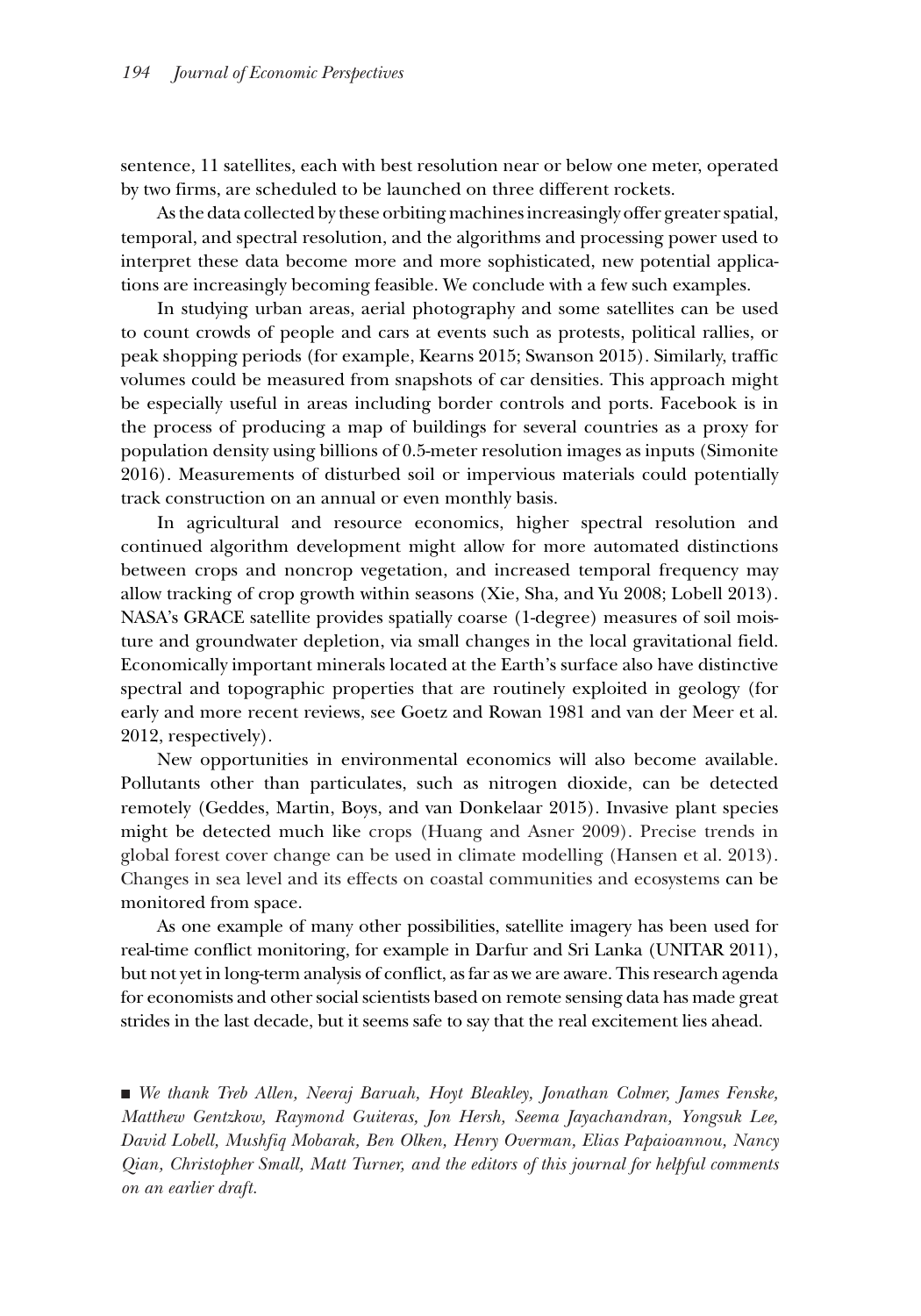## **References**

**Acemoglu, Daron, Camilo Garcia-Jimeno, and James Robinson.** 2015. "State Capacity and Economic Development: A Network Approach." *American Economic Review* 105(8): 2364–2409.

**Alesina Alberto, Paola Giuliano, and Nunn Nathan.** 2013. "On the Origins of Gender Roles: Women and the Plough." *Quarterly Journal of Economics* 128(2): 469–530.

**Allen, Treb, and Costas Arkolakis.** 2014. "Trade and the Topography of the Spatial Economy." *Quarterly Journal of Economics* 129(3): 1085–1140.

**Auffhammer, Maximilian, Solomon M. Hsiang, Wolfram Schlenker, and Adam Sobel.** 2013. "Using Weather Data and Climate Model Output in Economic Analyses of Climate Change." *Review of Environmental Economics and Policy* 7(2): 181–98.

**Axbard, Sebastian.** 2016. "Income Opportunities and Sea Piracy in Indonesia: Evidence from Satellite Data." *American Economic Journal: Applied Economics* 8(2): 154–94.

**Bils, Mark, and Peter J. Klenow.** 2001. "Quantifying Quality Growth." *American Economic Review* 91(4): 1006–30.

**Bleakley, Hoyt, and Jeffrey Lin.** 2012. "Portage and Path Dependence." *Quarterly Journal of Economics* 127(2): 587–644.

**Bombardini, Matilde, and Bingjing Li.** 2016. "Trade, Pollution and Mortality in China." [February 26. http://www.sfu.ca/content/dam/](http://www.sfu.ca/content/dam/sfu/economics/Documents/SeminarPapers/Matilde_Bombardini_sem_pap_March_1_2016.pdf) sfu/economics/Documents/SeminarPapers/ Matilde\_Bombardini\_sem\_pap\_March\_1\_2016. pdf.

**Burchfield, Marcy, Henry G. Overman, Diego Puga, and Matthew A. Turner.** 2006. "Causes of Sprawl: A Portrait from Space." *Quarterly Journal of Economics* 121(2): 587–633.

**Burgess, Robin, Francisco Costa, and Benjamin A. Olken.** 2016. "The Power of the State: National Borders and the Deforestation of the Amazon." Unpublished paper, London School of Economics. **Burgess, Robin, Matthew Hansen, Benjamin A.** 

**Olken, Peter Potapov, and Stefanie Sieber.** 2012. "The Political Economy of Deforestation in the Tropics." *Quarterly Journal of Economics* 127(4): 1707–54.

**Campbell, James B., and Randolph H. Wynne.**  2011. *Introduction to Remote Sensing*, 5th edition. New York: The Guildford Press.

**Casaburi, Lorenzo, and Ugo Troiano.** 2016. "Ghost-House Busters: The Electoral Response to a Large Anti-Tax Evasion Program." *Quarterly Journal of Economics* 131(1): 273–314.

**Chen, Xi, and William D. Nordhaus.** 2011. "Using Luminosity Data as a Proxy for Economic Statistics." *PNAS* 108(21): 8589–94.

**Chen, Xi, and William D. Nordhaus.** 2015. "A Test of the New VIIRS Lights Data Set: Population and Economic Output in Africa." *Remote Sensing* 7(4): 4937–47.

**Chen, Yuyu, Ginger Zhe Jin, Naresh Kumar, and Guang Shi.** 2013. "The Promise of Beijing: Evaluating the Impact of the 2008 Olympic Games on Air Quality." *Journal of Environmental Economics and Management* 66(3): 424–43.

**Costa, Dora.** 2001. "Estimating Real Income in the United States from 1888 to 1994: Correcting CPI Bias Using Engel Curves." *Journal of Political Economy* 109(6): 1288–1310.

**Costinot, Arnaud, Dave Donaldson, and Cory Smith.** 2016. "Evolving Comparative Advantage and the Impact of Climate Change in Agricultural Markets: Evidence from 1.7 Million Fields Around the World." *Journal of Political Economy* 124(1): 205–248.

**Crepon, Bruno, Esther Duflo, Marc Gurgand, Roland Rathelot, and Philippe Zamora.** 2013. "Do Labor Market Policies Have Displacement Effects? Evidence from a Clustered Randomized Experiment." *Quarterly Journal of Economics* 128(2): 531–80.

**Croft, Thomas A.** 1973. "Burning Waste Gas in Oil Fields." *Nature* 245: 375–76

**Dell, Melissa, Benjamin F. Jones, and Benjamin A. Olken.** 2014. "What Do We Learn from the Weather? The New Climate–Economy Literature." *Journal of Economic Literature* 52(3): 740–98.

**Desmet, Klaus, Dávid Kriaztián Nagy, and Esteban Rossi-Hansberg.** 2015. "The Geography of Development: Evaluating Migration Restrictions and Coastal Flooding." NBER Working Paper 21087.

**Dinkelman, Taryn.** 2011. "The Effects of Rural Electrification on Employment: New Evidence from South Africa." *American Economic Review* 101(7): 3078–3108.

**Doll, Christopher N. H., J.-P. Muller, and Jeremy G. Morley.** 2006. "Mapping Regional Economic Activity from Night-time Light Satellite Imagery." *Ecological Economics* 57(1): 75–92.

**Donaldson, Dave, and Richard Hornbeck.**  2016. "Railroads and American Economic Growth: A 'Market Access' Approach." *Quarterly Journal of Economics* 131(2): 799–858.

**Duflo, Esther, and Rohini Pande.** 2007. "Dams." *Quarterly Journal of Economics* 122(2): 601–46.

**Elvidge, Christopher D., Kimberly E. Baugh, Eric A. Kihn, H. W. Kroehl, E. R. Davis.** 1997. "Mapping of City Lights Using DMSP Operational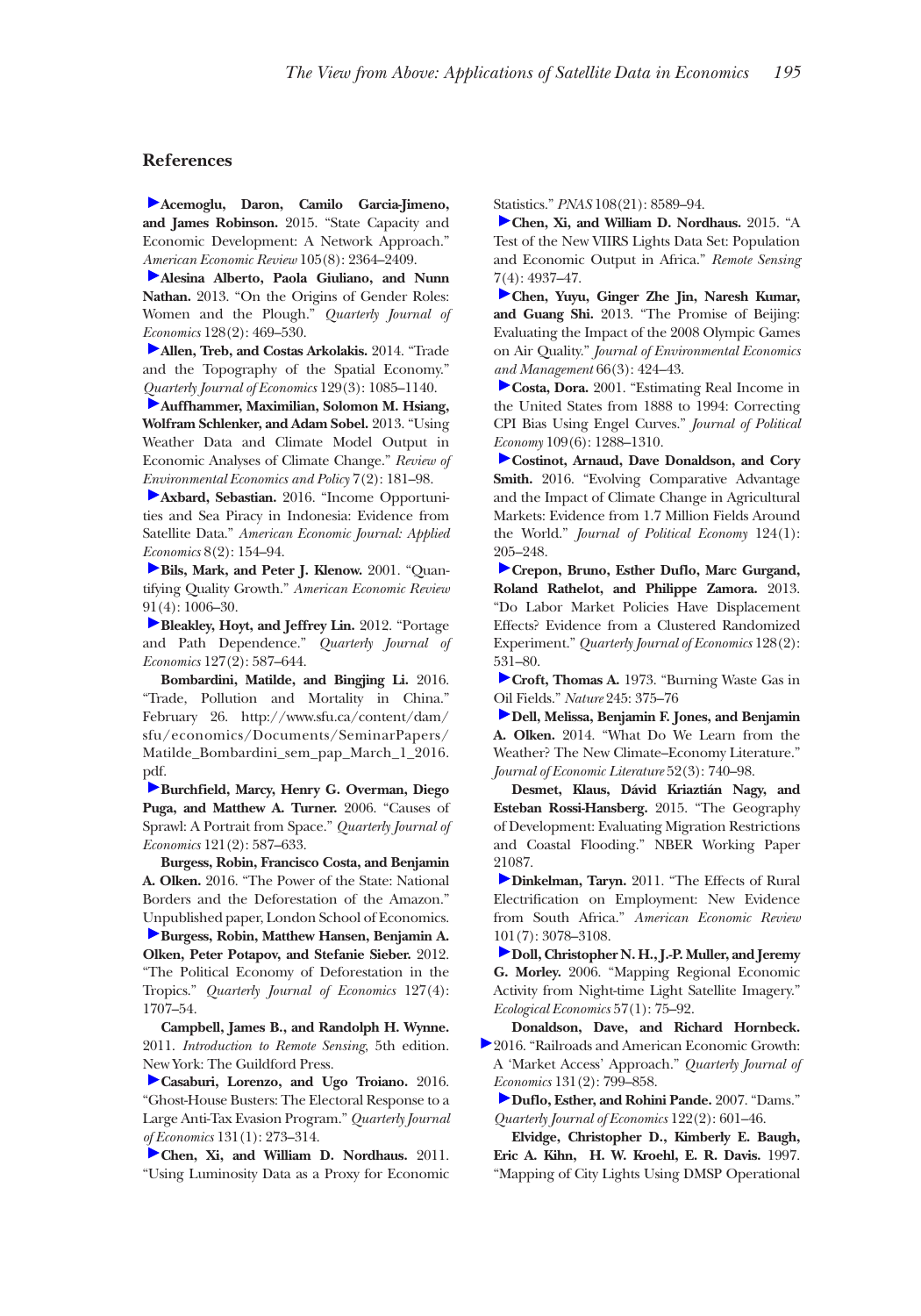Linescan System Data." *Photogrammetric Engineering and Remote Sensing* 63: 727–34.

**Elvidge, Christopher D., Kimberly E. Baugh, Mikhail Zhizhin, and Feng-Chi Hsu.** 2013. "Why VIIRS Data Are Superior to DMSP for Mapping Nighttime Lights." *Proceedings of the Asia-Pacific Advanced Network* 35: 62–69.

**Faber, Benjamin, and Cecile Gaubert.** 2016. "Tourism and Economic Development: Evidence from Mexico's Coastline." September. https:// [www.dropbox.com/s/w08bdts16g19d3k/Faber\\_](https://www.dropbox.com/s/w08bdts16g19d3k/Faber_Gaubert_Tourism.pdf) Gaubert\_Tourism.pdf.

**Farmaha, Bhupinder S., David B. Lobell, Katherine E. Boone, Kenneth G. Cassman, Haishun S.**  Yang, and Patricio Grassini. 2016. "Contribution of Persistent Factors to Yield Gaps in High-Yield Irrigated Maize." *Field Crops Research* 186(1): 124–32.

**Feyrer, James, and Bruce Sacerdote.** 2009. "Colonialism and Modern Income: Islands as Natural Experiments." *Review of Economics and Statistics* 91(2): 245–62.

**Foster, Andrew, Emilio Gutierrez, and Naresh Kumar.** 2009. "Voluntary Compliance, Pollution Levels, and Infant Mortality in Mexico." *American Economic Review* 99(2): 191–97.

**Foster, Andrew D., and Mark R. Rosenzweig.**  2003. "Economic Growth and the Rise of Forests." *Quarterly Journal of Economics* 118(2): 601–637.

**Geddes, Jeffrey A., Randall V. Martin, Brian L. Boys, and Aaron van Donkelaar.** 2015. "Long-Term Trends Worldwide in Ambient NO<sub>2</sub> Concentrations Inferred from Satellite Observations for Exposure Assessment." *Environmental Health Perspectives* 124(3): DOI:10.1289/ehp.1409567.

**Gibbons, Steve, Henry G. Overman, and Eleonora Patacchini.** 2015. "Spatial Methods." In *Handbook of Regional and Urban Economics*, vol. 5, edited by Gilles Duranton, J. Vernon Henderson, and William C. Strange, 115–68. North-Holland, Amsterdam.

**Glaeser, Edward L., Scott Duke Kominers, Michael Luca, and Nikhil Naik.** 2015. "Big Data and Big Cities: The Promises and Limitations of Improved Measures of Urban Life." NBER Working Paper 21778.

**[G](http://pubs.aeaweb.org/action/showLinks?pmid=17740369&crossref=10.1126%2Fscience.211.4484.781&citationId=p_39)oetz, Alexander F. H., and Lawrence C. Rowan.** 1981. "Geologic Remote-Sensing." *Science* 211(4484): 781–91.

**[G](http://pubs.aeaweb.org/action/showLinks?system=10.1257%2Faer.p20151095&citationId=p_40)uiteras, Raymond, Amir Jina, and A. Mushfiq Mobarak.** 2015. "Satellites, Self-Reports, and Submersion: Exposure to Floods in Bangladesh." *American Economic Review* 105(5): 232–36.

**[H](http://pubs.aeaweb.org/action/showLinks?pmid=24233722&crossref=10.1126%2Fscience.1244693&citationId=p_41)ansen M.C., P. V. Potapov, R. Moore, M. Hancher, S. A. Turubanova, A. Tyukavina, D. Thau, S. V. Stehman, S. J. Goetz, T. R. Loveland, A. Kommareddy, A. Egorov, L. Chini, C. O. Justice, and J. R. G. Townshend.** 2013. "High-Resolution Global Maps of 21st-Century Forest Cover Change." *Science* 342(6160): 850–53.

**Harari, Mariaflavia.** 2016. "Cities in Bad Shape; Urban Geometry in India." February. http://real. [wharton.upenn.edu/~harari/Harari\\_Papers/](http://real.wharton.upenn.edu/~harari/Harari_Papers/CityShapeHarariMarch2016_updated.pdf) CityShapeHarariMarch2016\_updated.pdf.

**Harari, Mariaflavia, and Eliana La Ferrara.**  2015. "Conflict, Climate and Cells: A Disag[gregated Analysis." http://real.wharton.upenn.](http://real.wharton.upenn.edu/~harari/Harari_Papers/Harari_Climate.pdf) edu/~harari/Harari\_Papers/Harari\_Climate.pdf

**Henderson, J. Vernon, Tanner Regan, and Anthony J. Venables.** 2016. "Building the City: Sunk Capital, Sequencing, and Institutional Frictions." CEPR Discussion Paper 11211.

**Henderson, J. Vernon, Tim L. Squires, Adam Storeygard, and David N. Weil.** 2016 "The Global Spatial Distribution of Economic Activity: Nature, History, and the Role of Trade." April. NBER Working Paper 22145.

**[H](http://pubs.aeaweb.org/action/showLinks?system=10.1257%2Faer.102.2.994&citationId=p_47)enderson, J. Vernon, Adam Storeygard, and David N. Weil.** 2012. "Measuring Economic Growth from Outer Space." *American Economic Review* 102(2): 994–1028.

**[H](http://pubs.aeaweb.org/action/showLinks?crossref=10.1093%2Fqje%2Fqju004&citationId=p_48)odler, Roland, and Paul A. Raschky.** 2014. "Regional Favoritism." *Quarterly Journal of Economics* 129(2): 995–1033.

**[H](http://pubs.aeaweb.org/action/showLinks?crossref=10.14358%2FPERS.72.3.279&citationId=p_49)ofton, Michelle A., Ralph O. Dubayah, J. B. Blair, and D. Rabine.** 2006. "Validation of SRTM Elevations over Vegetated and Non-vegetated Terrain Using Medium Footprint Lidar. *Photogrammetric Engineering and Remote Sensing* 72(3): 279–85.

**[H](http://pubs.aeaweb.org/action/showLinks?crossref=10.1162%2FREST_a_00149&citationId=p_50)olmes, Thomas J., and Sanghoon Lee.** 2012. "Economies of Density versus Natural Advantage: Crop Choice on the Back Forty." *Review of Economics and Statistics* 94(1): 1–19.

**Hsiang, Solomon M., and Amir S. Jina.** 2014. "The Causal Effect of Environmental Catastrophe on Long-Run Economic Growth: Evidence From 6,700 Cyclones." NBER Working Paper 20352.

**Hsieh, Chang-Tai, and Enrico Moretti.** 2015. "Why Do Cities Matter? Local Growth and Aggre[gate Growth." http://eml.berkeley.edu/~moretti/](http://eml.berkeley.edu/~moretti/growth.pdf) growth.pdf.

**[H](http://pubs.aeaweb.org/action/showLinks?pmid=22408558&crossref=10.3390%2Fs90604869&citationId=p_53)uang, Cho-ying, and Gregory P. Asner.** 2009. "Applications of Remote Sensing to Alien Invasive Plant Studies." *Sensors* (Basel, Switzerland) 9(6): 4869–89.

**Jayachandran, Seema.** 2006. "Air Quality and Early-Life Mortality: Evidence from Indonesia's Wildfires." Unpublished manuscript, January.

**[J](http://pubs.aeaweb.org/action/showLinks?crossref=10.1353%2Fjhr.2009.0001&citationId=p_55)ayachandran, Seema.** 2009. "Air Quality and Early-Life Mortality: Evidence from Indonesia's Wildfires." *Journal of Human Resources* 44(4): 916–54.

**Jayachandran, Seema, Joost de Laat, Eric F. Lambin, and Charlotte Y. Stanton.** 2016. "Cash for Carbon: A Randomized Controlled Trial of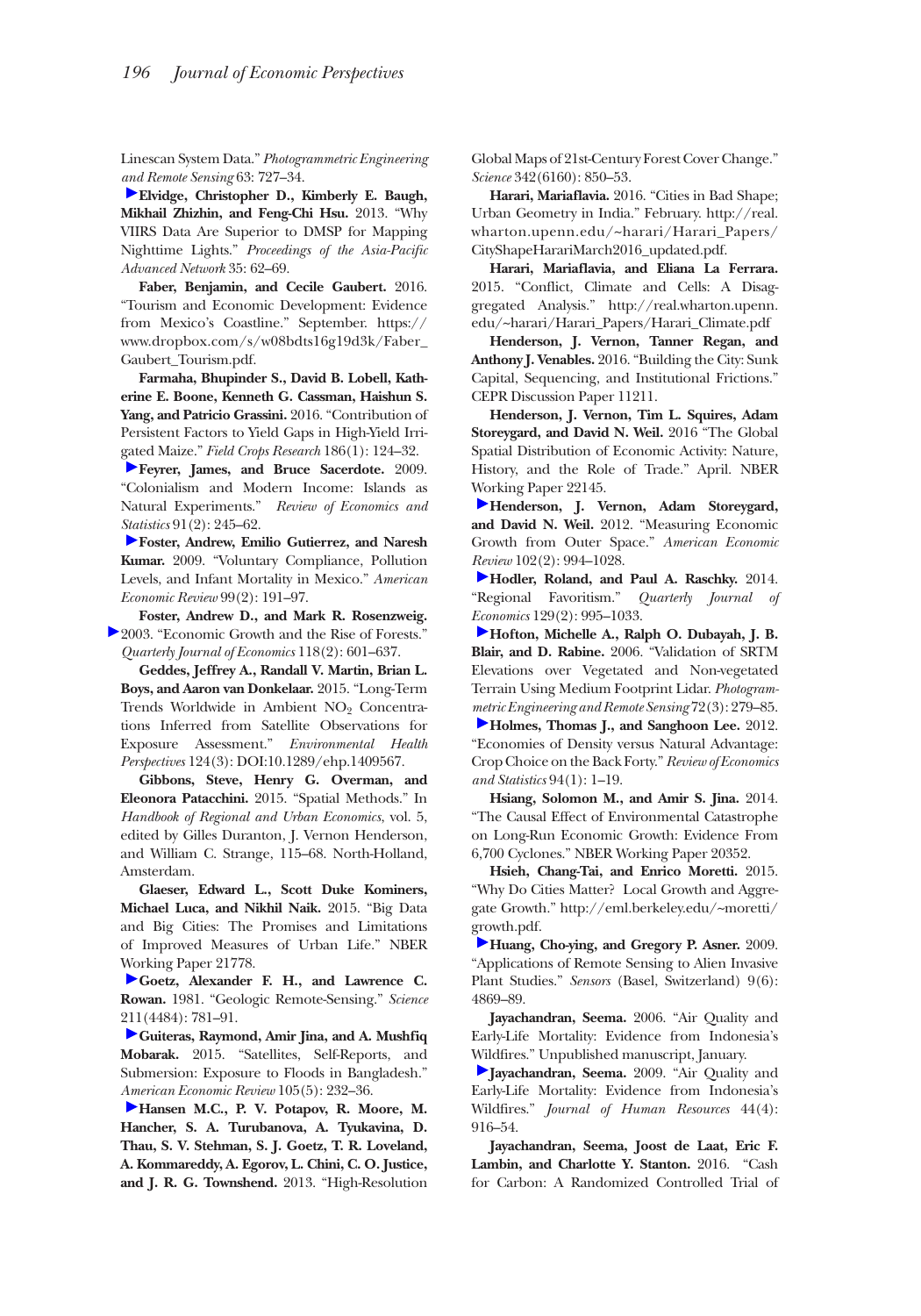Payments for Ecosystem Services to Reduce Deforestation." Unpublished manuscript, Northwestern University, July.

**Jensen, John R.** 2006. *Remote Sensing of the Environment: An Earth Resource Perspective,* 2nd edition. Pearson.

**Kearns, Jeff.** 2015. "Satellite Images Show Economies Growing and Shrinking in Real Time." *Bloomberg Business*, July 8. [http://www.](http://www.bloomberg.com/news/features/2015-07-08/satellite-images-show-economies-growing-and-shrinking-in-real-time) [bloomberg.com/news/features/2015-07-08/](http://www.bloomberg.com/news/features/2015-07-08/satellite-images-show-economies-growing-and-shrinking-in-real-time) [satellite-images-show-economies-growing-and](http://www.bloomberg.com/news/features/2015-07-08/satellite-images-show-economies-growing-and-shrinking-in-real-time)[shrinking-in-real-time.](http://www.bloomberg.com/news/features/2015-07-08/satellite-images-show-economies-growing-and-shrinking-in-real-time)

**Krusell, Per, and Anthony Smith.** 2015. "A Global Climate-Economy Model with High Regional Resolution." Unpublished paper, IIES Stockholm.

**Kudamatsu, Masayuki, Torsten Persson, and David Stromberg.** 2016. "Weather and Infant Mortality in Africa." Unpublished manuscript, IIES, August.

**Lee, Yong Suk.** 2016. "International Isolation and Regional Inequality: Evidence from Sanc[tions on North Korea." https://web.stanford.](https://web.stanford.edu/~yongslee/NKsanctions_100516.pdf) edu/~yongslee/NKsanctions\_100516.pdf.

**Lillesand, Thomas, Ralph W. Kiefer, and Jonathan Chipman.** 2015. *Remote Sensing and Image Interpretation,* 7th Edition. Wiley

**Lipscomb, Molly, A. Mushfiq Mobarak, and Tania Barham.** 2013. "Development Effects of Electrification: Evidence from the Topographic Placement of Hydropower Plants in Brazil." *American Economic Journal: Applied Economics* 5(2): 200–231.

Lobell, David B. 2013. "The Use of Satellite Data for Crop Yield Gap Analysis." *Field Crops Research* 143(1): 56–64.

**Marx, Benjamin, Thomas M. Stoker, and Tavneet Suri.** 2015 "There is No Free House: Ethnic Patronage in a Kenyan Slum." [http://www.](http://www.mit.edu/~tavneet/Marx_Stoker_Suri.pdf) [mit.edu/~tavneet/Marx\\_Stoker\\_Suri.pdf.](http://www.mit.edu/~tavneet/Marx_Stoker_Suri.pdf)

**Mian, Atif, and Amir Sufi.** 2014. "What Explains the 2007–2009 Drop in Employment?" *Econometrica* 82(6): 2197–2223.

**Michalopoulos, Stelios, and Elias Papaioannou.**  2013. "Pre-colonial Ethnic Institutions and Contemporary African Development." *Econometrica* 81(1): 113–52.

**Michalopoulos, Stelios, and Elias Papaioannou.**  2014. "National Institutions and Subnational Development in Africa." *Quarterly Journal of Economics* 129(1): 151–213.

**Monfreda, C., N. Ramankutty, and J. A. Foley.** 2008. "Farming the Planet: 2. Geographic Distribution of Crop Areas, Yields, Physiological Types, and Net Primary Production in the Year 2000." *Global Biochemical Cycles* 22(1). DOI: 10.1029/2007GB002947.

**Monmonier, Mark.** 2002. "Aerial Photography at the Agricultural Adjustment Administration: Acreage Controls, Conservation Benefits, and Overhead Surveillance in the 1930s." *Photogrammetric Engineering and Remote Sensing* 76(11): 1257–61.

**Nagaraj, Abhishek.** 2015. "The Private Impact of Public Maps—Landsat Satellite Imagery and [Gold Exploration." http://web.mit.edu/nagaraj/](http://web.mit.edu/nagaraj/files/nagaraj_jmp_nov6.pdf) files/nagaraj\_jmp\_nov6.pdf.

**Naik, Nikhil, Scott Duke Kominers, Ramesh Raskar, Edward L. Glaeser, and César A. Hidalgo.**  2015. "Do People Shape Cities, or Do Cities Shape People? The Co-evolution of Physical, Social, and Economic Change in Five Major U.S. Cities." October. NBER Working Paper 21620.

**Nicholas Novella, and Wassila Thiaw.** 2012. "Africa Rainfall Climatology Version 2." National Oceanic and Atmospheric Administration, Washington.

**Nordhaus, William D.** 2006. "Geography and Macroeconomics: New Data and New Findings." *PNAS* 103(10): 3510–17.

**Nunn, Nathan, and Diego Puga.** 2012. "Ruggedness: The Blessing of Bad Geography in Africa." *Review of Economics and Statistics* 94(1): 20–36.

**Nunn, Nathan, and Nancy Qian.** 2011. "The Potato's Contribution to Population and Urbanization: Evidence from a Historical Experiment." *Quarterly Journal of Economics* 126(2): 593–650.

**Pascali, Luigi.** 2015. "The Wind of Change: Maritime Technology, Trade and Economic [Development." November, http://www.econ.upf.](http://www.econ.upf.edu/~pascali/LUIGI_PASCALI/Research_files/sail%2009-11-2015.pdf) edu/~pascali/LUIGI\_PASCALI/Research\_files/ sail%2009-11-2015.pdf.

**Pinkovskiy, Maxim L.** 2013. "Economic Discontinuities at Borders: Evidence from Satellite [Data on Lights at Night." March. https://www.](https://www.newyorkfed.org/medialibrary/media/research/economists/pinkovskiy/Economic_Discontinuities_at_Borders.pdf) newyorkfed.org/medialibrary/media/research/ economists/pinkovskiy/Economic\_Discontinuities\_at\_Borders.pdf.

**Qian, Nancy.** 2008. "Missing Women and the Price of Tea in China: The Effect of Sex-Specific Earnings on Sex Imbalance." *Quarterly Journal of Economics* 123(3): 1251–85.

**Rubin, Donald B.** 1990. "Formal Models of Statistical Inference for Causal Effects." *Journal of Statistical Planning and Inference* 25(3): 279–92.

**Saiz, Albert.** 2010. "The Geographic Determinants of Housing Supply." *Quarterly Journal of Economics* 125(3): 1253–96.

**Scott, Paul T.** 2014. "Dynamic Discrete Choice Estimation of Agricultural Land Use." May 22. [http://www.tse-fr.eu/sites/default/files/medias/](http://www.tse-fr.eu/sites/default/files/medias/doc/wp/env/wp_tse_526.pdf) doc/wp/env/wp\_tse\_526.pdf.

**Simonite, Tom.** 2016. "Facebook's New Map of World Population Could Help Get Billions